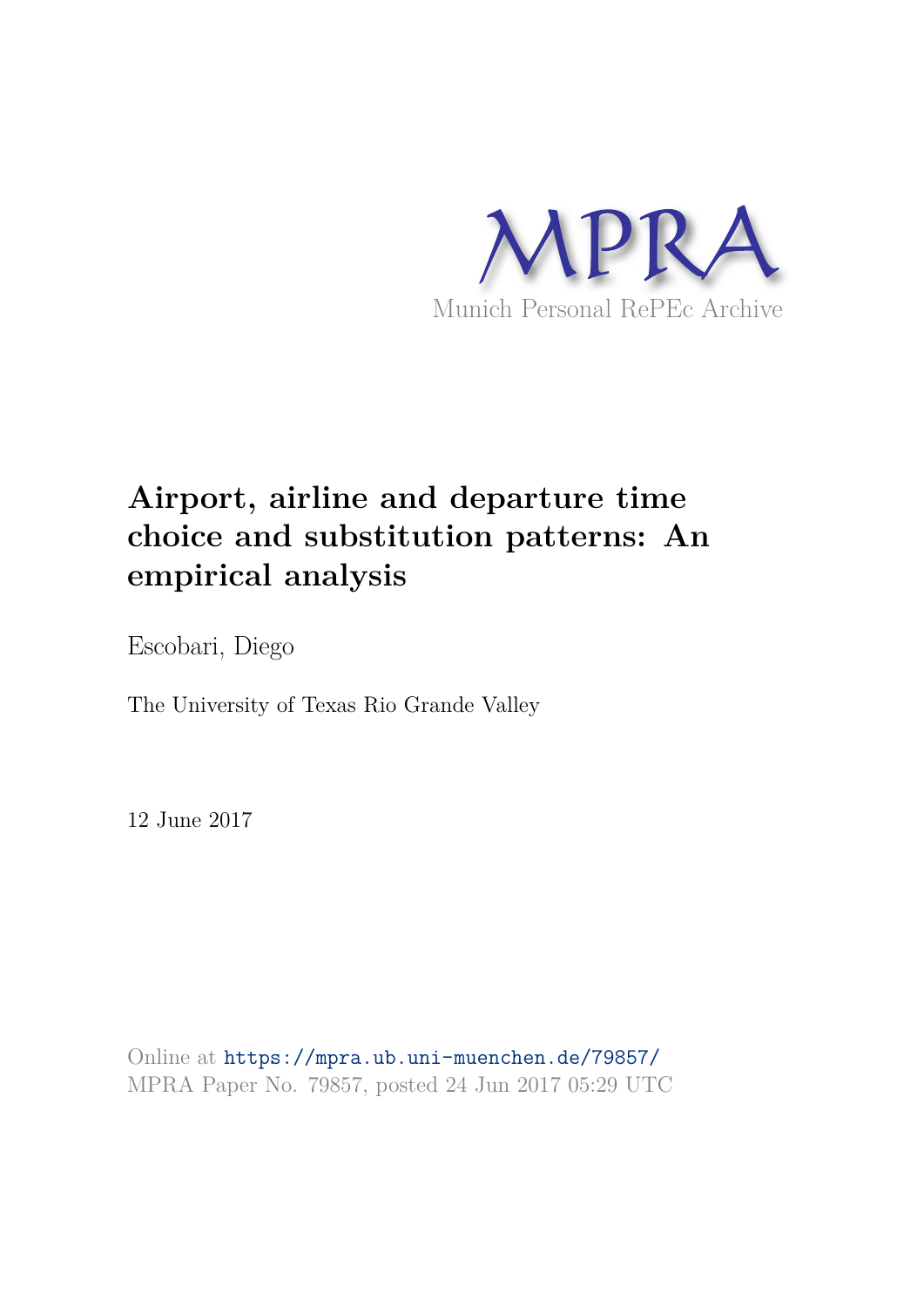# Airport, Airline and Departure Time Choice and Substitution Patterns: An Empirical Analysis<sup>∗</sup>

(Transportation Research Part A, Forthcoming)

Diego Escobari†

June 12, 2017

#### Abstract

This paper uses the random-coefficients logit methodology that controls for potential endogeneity of prices and allows for general substitution patterns to estimate various demand systems. The estimation takes advantage of an original ticket-level revealed preference data set on travels from the New York City area to Toronto that contains prices and characteristics of not only flight choices but also of all non-booked alternative flights. Consistent with having higher valuations, our results show that travelers buying closer to departure have a higher utility of flying. Moreover, consumers' heterogeneity decreases as the flight date nears. At the carrier level, we identify which carriers have more price-sensitive consumers and which carriers face greater competition. In addition, the results suggest that our multi-airport metropolitan area can be considered as a single market and that JFK and Newark are relatively closer substitutes. Overall, consumers are more willing to switch to alternative carriers than between airports or departure times.

Keywords: Airline choice; Airport choice; Departure time choice; Substitution patterns; Airline demand; Elasticities

<sup>∗</sup>The author appreciates useful comments by Chad Kwon and Alejandro Rojas. Four anonymous referees provided insightful comments that helped improve the paper. Stephanie C. Reynolds provided outstanding assistance with the data.

<sup>†</sup>Department of Economics & Finance, The University of Texas Rio Grande Valley, Edinburg, TX 78539, Phone: (956) 665-3366, Fax: (956) 665-5020, Email: diego.escobari@utrgv.edu, URL: http://faculty.utrgv.edu/diego.escobari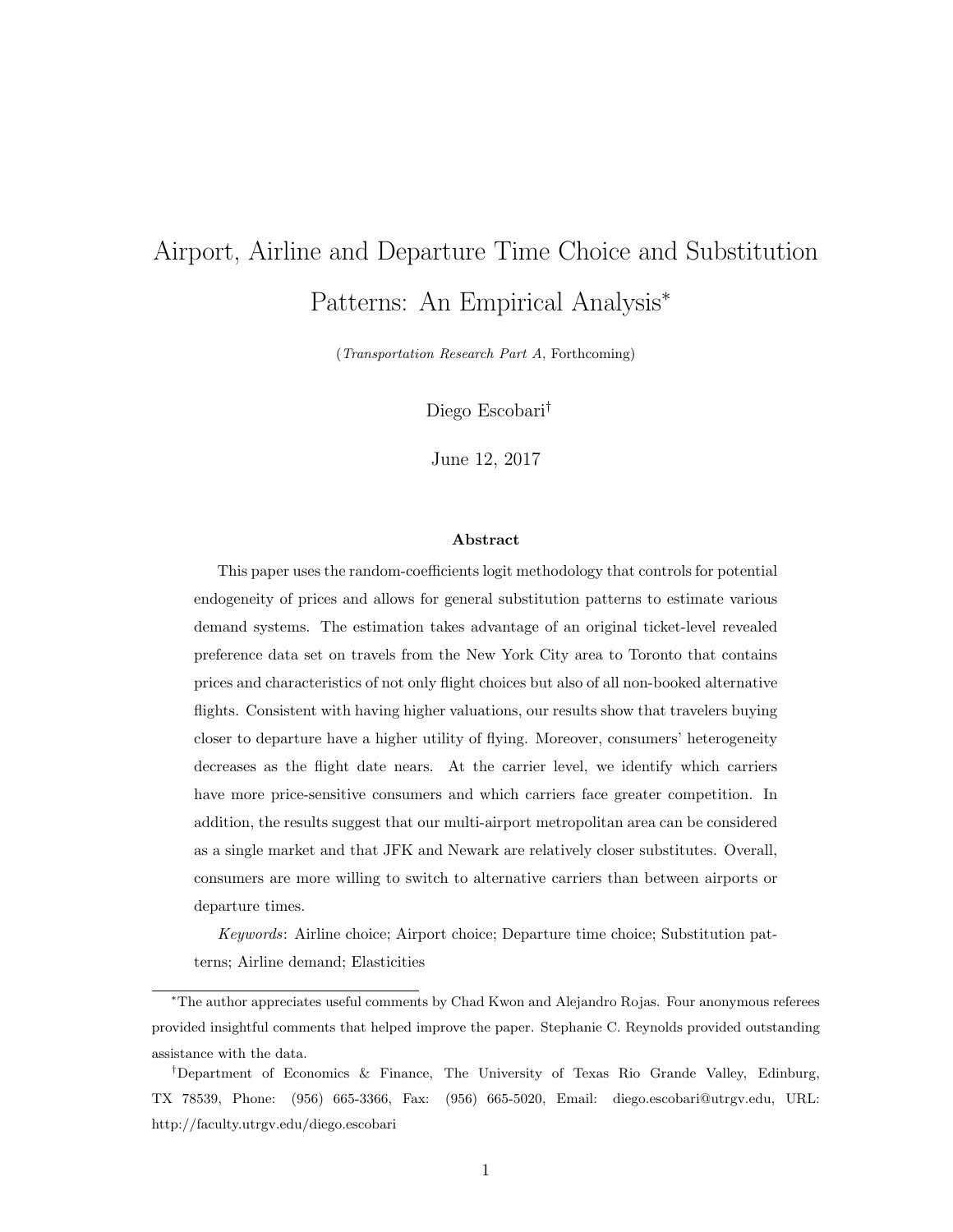#### 1 Introduction

Estimating a demand system is at the heart of the analysis of flights as differentiated products. In airline markets, passengers need to make a number of decisions, including the choice of airport, carrier, and departure time. It is not only important to estimate the demand at each of these levels, but also to obtain precise estimates of the substitution patterns. At the airport level, studying choice and substitution patterns is key to address the definition of a market in areas served by multiple airports. This is linked to the assessment of airport congestion, regulation, pricing of gates and airways, airport expansions, and improving access to airports. At the carrier level, the importance arises when assessing the level of competition between carriers and when implementing pricing strategies. At the departure time level, the question is important when focusing on congestion (e.g., stochastic and systematic peak-load pricing) and demand-shifting across alternative departure times.

In this paper we use an original ticket-level revealed preference data set on direct travels from the New York City area to Toronto with information on prices and characteristics of not only the flights selected by passengers, but also of all non-booked alternative flights. The availability of information on prices and on unchosen alternatives solves two problems typically faced by most studies of air travel demand.<sup>1</sup> This allows us to estimate passengers' preferences by having the same information on the products available to them when they booked a flight. In addition, we control for ticket characteristics that serve to implement systematic and stochastic peak-load pricing (see, e.g., Borenstein and Rose, 1994; and Escobari, 2009, 2012) and also serve to segment consumers and price discriminate (see, e.g., Escobari and Jindapon, 2014).

We model flights as differentiated products and estimate various demand systems using the random-coefficients logit methodology. Our estimation approach helps overcome various challenges. First, we want the estimation of the substitution patterns across flights

<sup>1</sup>For example, Harvey (1987), Pels et al. (2001), Hess and Polak (2006), and Koster et al. (2011) have no information on prices, while Pels et al. (2003), Hess and Polak (2005b), and Pels et al. (2009) have only average prices. Moreover, Hess et al. (2007) explain that survey data—which is used in most revealed preference data studies—has major issues that arise because of the often low quality of the information in the unchosen alternatives.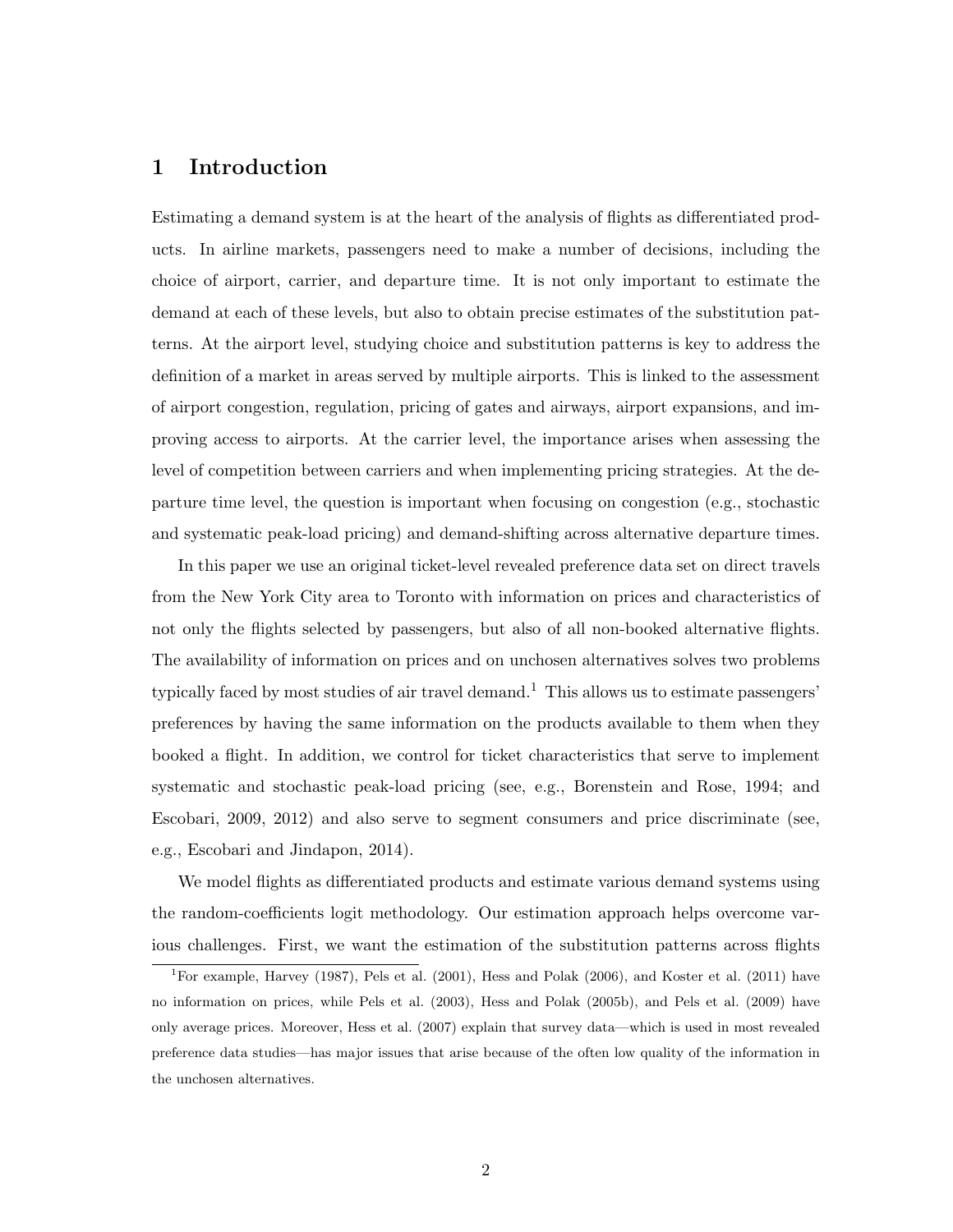to be consistent with economic theory.<sup>2</sup> Second, passengers face a large number of flights, which implies a large number of parameters to be estimated. The logit model proposed by McFadden (1973) solves this dimensionality problem by projecting products onto a space of characteristics. One concern in McFadden's approach is the Independent of Irrelevant Alternatives (IIA) property that means that substitution patterns (cross-price elasticities) are driven entirely by market shares and not by product characteristics. Alternative methods such as the nested logit were aimed at relaxing the IIA assumption, but they still have the constraint that products need to be classified a priori as in the Deaton and Muellbauer (1980)'s almost ideal demand system. The random-coefficients discrete-choice models of demand that we employ initially follow Berry (1994) and Berry, Levinsohn and Pakes (1995, henceforth, BLP), but extend the selection of instruments to include instruments from the dynamic panels literature and Chamberlain's (1987) optimal set of instruments as suggested in Reynaert and Verboven (2014). The BLP random-coefficients demand methodology maintains the advantage of the logit by allowing for a large number of products. In addition, it allows for general substitution patterns that take into account heterogeneity of consumers' tastes which produce more realistic own- and cross-price elasticities (Nevo, 2000b). The estimation approach also allows us to control for potentially endogenous prices while retaining the benefits of alternative discrete-choice models. Controlling for potentially endogenous prices is key given that airlines jointly compete in prices, departure times, and even in the selection of the airport.

The results show evidence that the utility of flying is greater for travelers who buy closer to departure, which is consistent with having higher valuations. Moreover, we also find that as the flight date nears, consumers' heterogeneity increases. Our elasticity estimates show that at the airline level, United has the most price-sensitive travelers followed by American and Delta. In addition, we find evidence that Air Canada and Delta appear to have differentiated themselves more from the rest of the carriers while American, United and Continental appear to be relatively closer competitors. At the airport level, the crossprice elasticity estimates suggest that the multi-airport metropolitan area that comprises

<sup>&</sup>lt;sup>2</sup>An example of demand systems consistent with economic theory includes the almost ideal demand system (AIDS) of Deaton and Muellbauer (1980). Njegovan (2006) uses an AIDS to estimate elasticities for air-travel demand.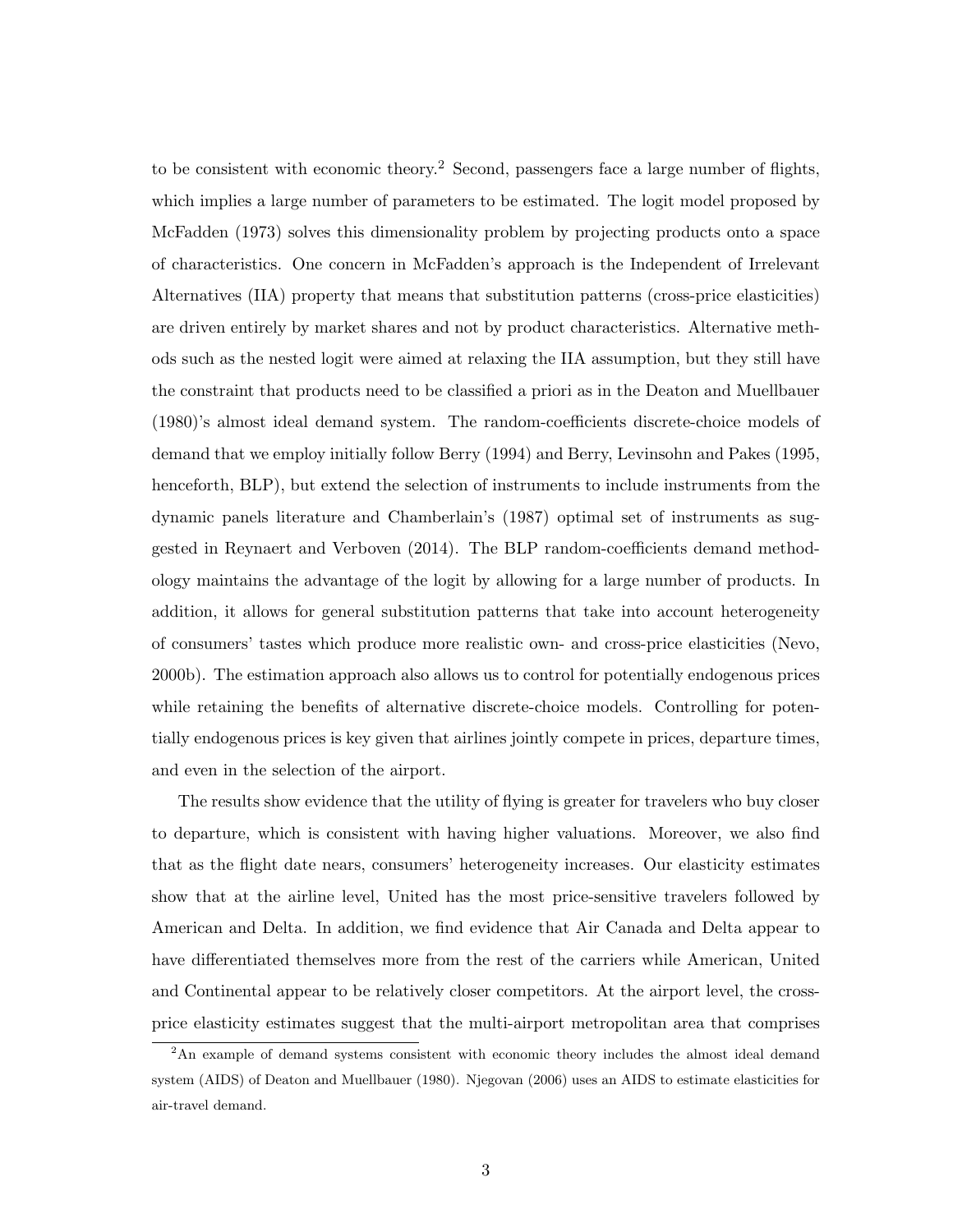Newark, JFK and La Guardia can be considered as a single market. The results also show that travelers from Newark are the least price sensitive and that JFK and Newark appear to be relatively closer substitutes. Overall, consumers are more willing to switch to an alternative carrier than to switch between airports or to alternative departure times.

The study of airport choice has long been of interest to researchers and it is generally agreed that access time and flight frequency are dominant factors explaining airport demand. Estimating the choice and the degree of substitution between competing airports is important as airport planners need to know if, for example, particular investments will increase market share. Regarding the methodology, most previous studies used multinomial logit (e.g., Skinner, 1976; Harvey, 1987) or nested logit (e.g., Pels et al., 2000, 2001, 2003), while there are some that employed probabilistic choice set multinomial logit (e.g., Başar and Bhat, 2004) and weighted conditional logit (e.g., Ishii et al., 2009). In terms of data, previous work used either revealed preference data (e.g., Pels et al., 2001, 2003; Başar and Bhat, 2004; Zhang and Xie, 2005; Hess and Polak, 2005a,b, 2006; Ishii et al., 2009; Pels et al., 2009), stated preference data (e.g., Skinner, 1976; Harvey, 1987; Proussalogloua and Koppelman, 1999; Hensher et al., 2001; Zhang and Xie, 2005; Hess et al., 2007; Loo, 2008; Ishii et al., 2009; Hess, 2010; Koster et al., 2011; Marcucci and Gatta, 2011; de Luca, 2012; and Drabas and Wu, 2013), or mixed data (Ortúzar, J. de D. and Simonetti, 2008).<sup>3</sup> In terms of methodology, the study that is closest to ours is the demand side of Berry and Jia  $(2010)$  who estimate a structural model with aggregate data.<sup>4</sup>

Studying airline choice and substitution patterns is important because airlines need to know the degree in which increasing their prices shifts passengers to alternative carriers. Zhang et al. (2010) show that the degree of substitution between carriers affects the concession revenue sharing between an airport and its airlines. The degree of substitution between airlines also affects the vertical relationship between airports and airlines (Fu et al., 2011), the potential vertical collusion between airports and airlines (Barbot, 2009; Barbot et al., 2013), the internalization of congestion costs and congestion pricing (Brueckner, 2002; Mayer and Sinai, 2003; Morrison and Winston, 2007; and Rupp, 2009),

<sup>3</sup>Bilotkach et al. (2012) study airport choice and its effect on airfares using a natural experiment.

<sup>4</sup>Escobari and Mellado (2014) is also closely related, but they do not estimate substitution patterns and they use a simple logit model that does not control for endogeneity of prices.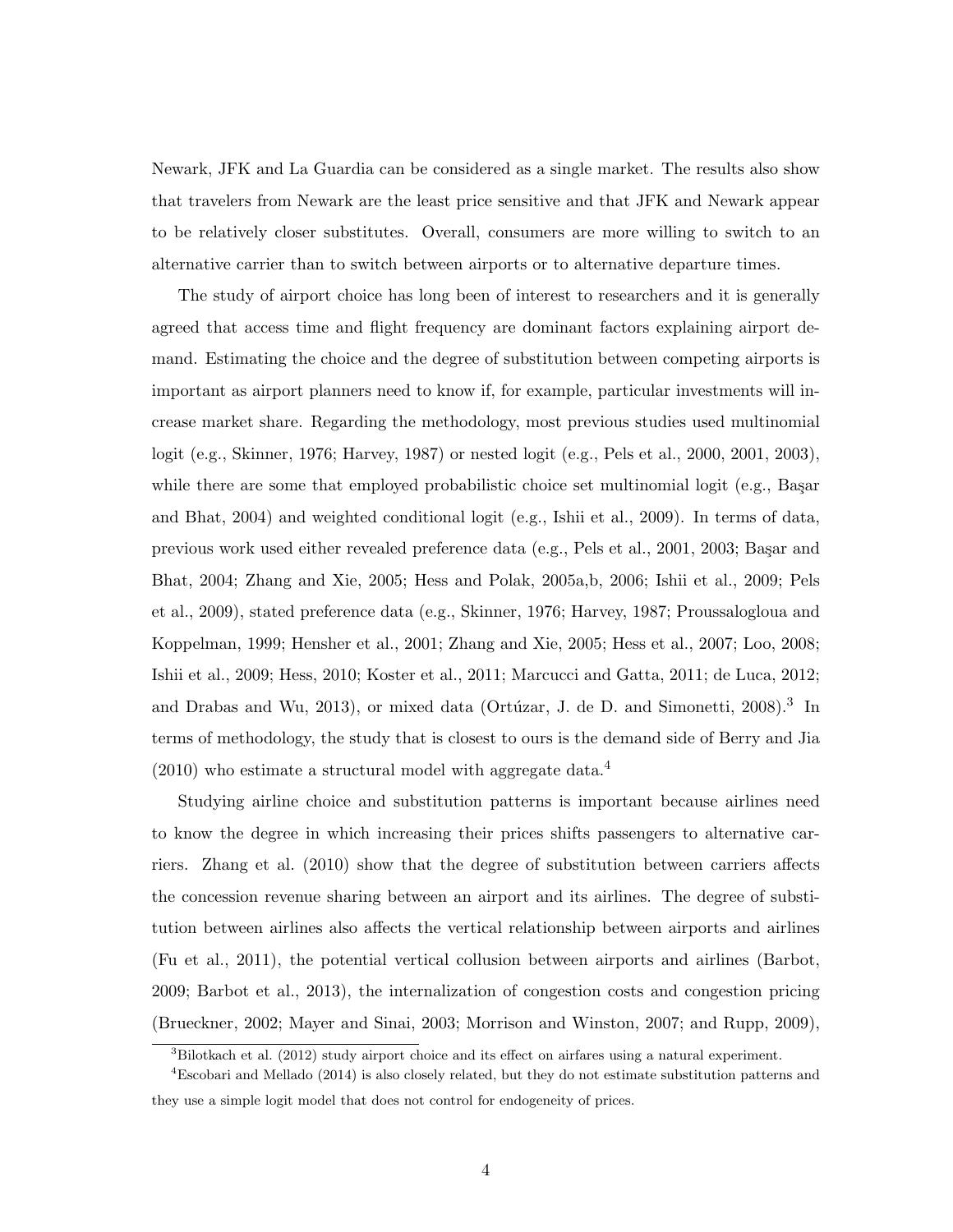and competition and the role of de-hubbing on prices (Tan and Samuel, 2016).

The organization of the paper is as follows. Section 2 describes and discusses the benefits and assumptions behind the data. The empirical model for airlines is proposed in Section 3. Section 4 starts by describing the instruments and then discusses the results. Section 5 concludes.

### 2 Description and Discussion of the Data

We have an original ticket-level revealed preference data set with information on prices, sales and product characteristics of not only the flights in which sales occurred, but also on prices and product characteristics of all contemporaneous non-booked alternatives.<sup>5</sup> This means that our data set contains travelers' choices and the same information available to them on all available flight options when they booked the trip. Having this information is consistent with discrete-choice random-utility models in which a potential traveler arrives to the market, observes all available products and characteristics (including prices), and then decides to buy the ticket that offers the highest utility or decides not to buy any ticket if the highest utility is from the outside good. When buying airline tickets, travelers can easily observe prices and characteristics of all available options via online travel agencies.

Following a similar strategy as Escobari (2012) and Escobari and Jindapon (2014), the data set was collected from the online travel agency Expedia.com by keeping track of posted prices and seat inventories at different times prior to departure. Our collection strategy has important advantages over similar data sets obtained from computer reservation systems (e.g., Stavins, 2001). First, we have a panel which allows us to control for observed and unobserved flight-specific characteristics. Second, we recorded inventories which are key to identify when sales occur, and third, we also recorded prices when sales do not occur. Our detailed information on prices at the ticket level represents an important improvement over previous work on air travel demand that uses revealed preference data. As explained in

<sup>&</sup>lt;sup>5</sup>Previous studies that use revealed preference data are almost entirely based on surveys (see, e.g., Proussalogloua and Koppelman, 1999; Pels et al., 2000, 2003; Zhang and Xie, 2005; Hess and Polak, 2006; Hess et al., 2007; Loo, 2008; Koster et al., 2011). Hess et al. (2007) explain that survey data is generally collected from departing passangers, which has major issues that arise because of the low quality of the information in the unchosen alternatives.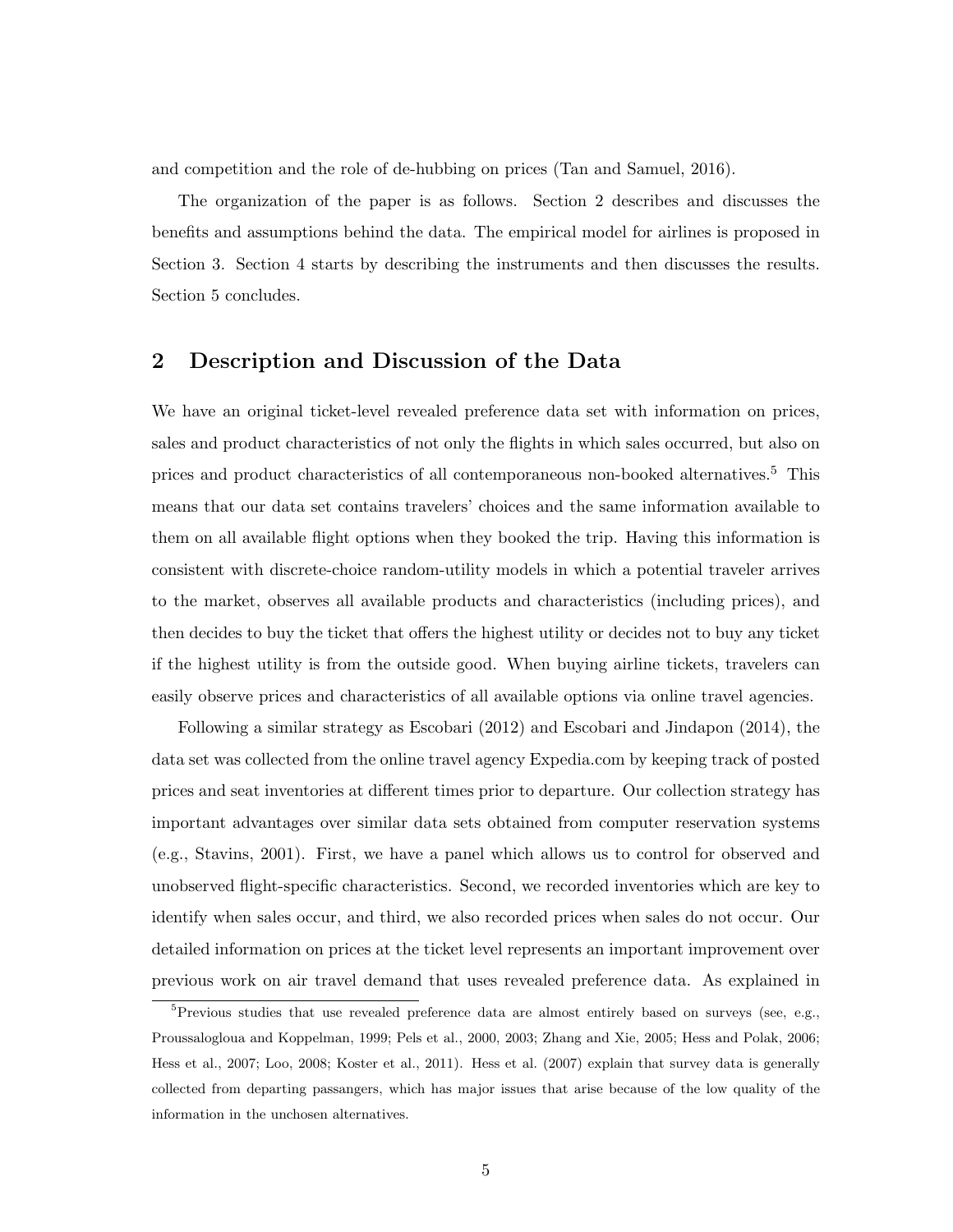Pels et al. (2009), a common problem to most studies of airline demand is the poor quality of air fares data. Hence, most of previous studies either ignore prices or use average prices.<sup>6</sup>

To make the problem tractable we focus on flights departing from the New York City area and arriving in Toronto. This single city pair during our period of study generated over half-a-million observations. Previous studies that focused on a particular city pair include Bilotkach (2007) and Ishii et al. (2009), while studies that focused on a geographical area include Pels et al.  $(2001, 2003)$ , Başar and Bhat  $(2004)$ , and Bilotkach et al.  $(2012)$ . One benefit from the New York City area is that it has three international airports that offer direct flights to Toronto. This will allow us to capture the degree of substitution between airports. The John F. Kennedy International Airport (JFK) and La Guardia Airport (LGA) are both located in Queens, New York, while the Newark Liberty International Airport (EWR) is located Newark, New Jersey. All arrivals are at the Toronto Pearson International Airport (YYZ), which is the only big airport that serves Toronto.

The sample includes directional non-stop one-way economy-class tickets. We assume trips with one or more stops are of a significantly different quality as well as tickets that belong to a different class (e.g., first class).<sup>7</sup> Our approach to study a single leg follows the theoretical literature on pricing and airline demand where most of the work is built on single-leg models (see, e.g., Gallego and van Ryzin, 1994; and Dana, 1998).<sup>8</sup> One limitation from this approach will arise when trying to generalize the results to round-trip itineraries. For example, round-trip prices depend on the dates of both trips (see, e.g., Escobari et al., 2017). We do not attempt to generalize the results to round-trip tickets; however, we believe our setting is not significantly different, for example, from the empirical literature in airlines that assumes that one-way and round-trip tickets follow the same structure and that the round-trip fare is just the one-way fare multiplied by two (see, e.g., Borenstein

 ${}^{6}$ For example, Harvey (1987), Pels et al. (2001), Hess and Polak (2006), and Koster et al. (2011) do not have information on fares. Moreover, Ishii et al. (2009) use an approximation of fares, while Pels et al. (2003), Hess and Polak (2005b), Pels et al. (2009) only have average fares.

<sup>7</sup>Direct flights between the New York City area and Toronto take about 98 minutes, so it is reasonable to argue that tickets that involve one or more stops are not a desired alternative for travelers.

<sup>8</sup>Escobari et al. (2017, section 2.2) explain that collecting round-trip data from online travel agencies suffers from a "curse of dimensionality," as the alternative departing and returning combinations grows exponentially with the number of available flights.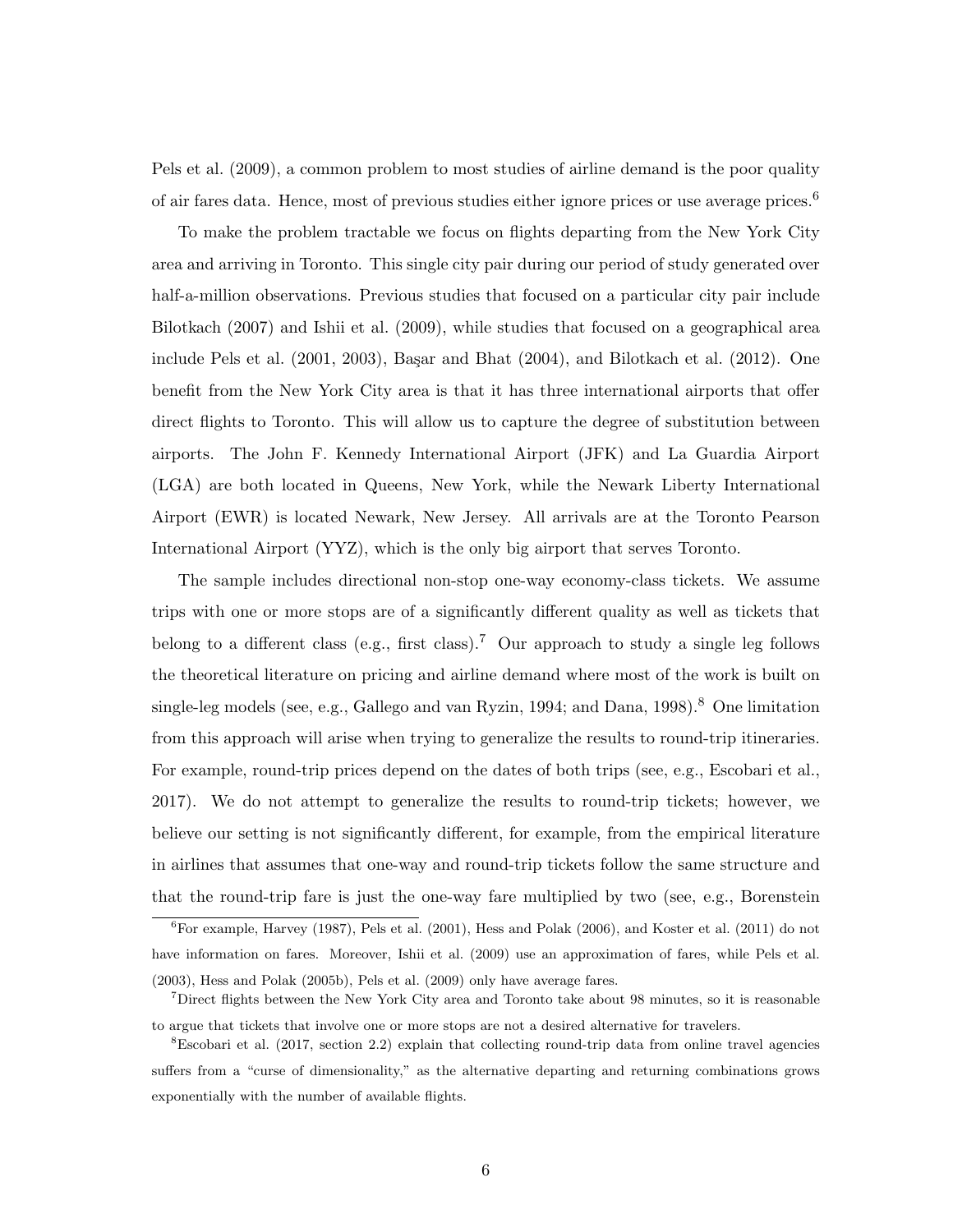and Rose, 1994, p. 677; and Gerardi and Shapiro, 2009, p. 5).

The carriers in the sample are American Airlines, Air Canada, Continental, Delta, LAN Airlines, and United. In addition, the sample includes all of the 317 direct service flights that departed between December 19 and December 24, 2008. For each flight in the sample we fixed the departure date and recorded fares and inventories every three days starting at 40 days in advance up until 1 day prior to departure. Following Escobari (2012, p. 710), sales are recorded as the difference between beginning-of-period and end-of-period seat inventories. Hence, for example, if the number of available seats decreased from 17 to 16 on a particular flight, we record a sale and assume that the sale occurred at the beginningof-period one-way posted price. Note that this one-way price is not necessarily the price at which the sale took place as the seat might have been bought, for example, with frequent flyer miles, as part of a round-trip ticket, or as part of a longer itinerary (e.g., a passenger going from Miami to Toronto connecting at a New York City area airport). We argue that the observed one-way fares are relevant to our analysis because these one-way prices are the base for the prices of other tickets that offer the same available seat. The simplest example to illustrate this point comes from Borenstein and Rose (1994) and Gerardi and Shapiro (2009) who assume that round-trip fares are just one-way fares multiplied by two.<sup>9</sup> A second example would involve carriers pricing each leg independently, such that the final price of the ticket is just the summation of the prices of each of the legs—Bachis and Piga (2011) explain that European Low Costs Carriers follow this practice. In both of these examples, there is a perfect correlation between one-way prices and the prices of the other two types of tickets. While we do not draw conclusions beyond one-way fares, these examples illustrate how fairly common assumptions in the literature might enable us to extend some of our results to other types of tickets.<sup>10</sup>

<sup>9</sup>None of the papers that work with the popular Bureau of Transportation Statistics' DB1B data set know which portion of the ticket's price corresponds to each of the legs (see, e.g., Gerardi and Shapiro, 2009).

<sup>&</sup>lt;sup>10</sup>This point can also be illustrated with the following example. Let the observed one-way price be  $p_{\text{ow}}$ and sales (demand) on the same flight be  $q_{ow}^d$ . In a simplified scenario, we are interested in estimating  $\frac{\partial q_{\text{ow}}^d}{\partial p_{\text{ow}}}$ . However, this marginal effect might be channeled through prices of other tickets for the same seat, for example, a round-trip ticket price  $p_{\text{rt}}$  such that  $\frac{\partial q_{\text{ow}}^d}{\partial p_{\text{rt}}} \frac{\partial p_{\text{rt}}}{\partial p_{\text{ow}}}$ . That is,  $p_{\text{rt}}$  is affected by  $p_{\text{ow}}$ , and sales  $q_{\text{ow}}^d$ are affected by  $p_{\text{rt}}$ . If we assume, as in Gerardi and Shapiro (2009), that  $p_{\text{rt}} = 2 \cdot p_{\text{ow}}$ , then  $\frac{\partial p_{\text{rt}}}{\partial p_{\text{ow}}} = 2$  and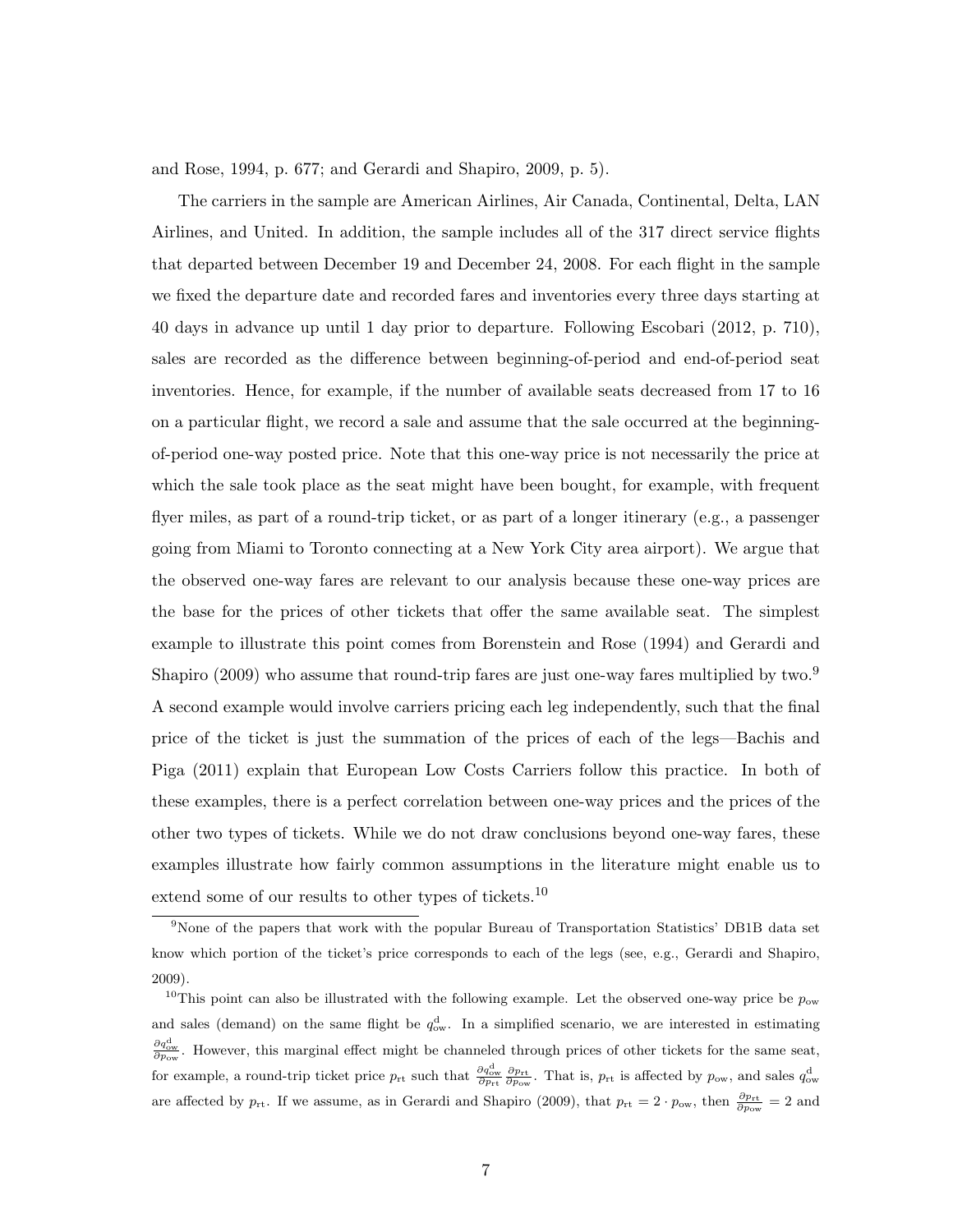When recording a sale we follow Escobari (2012, 2014) and assume that the reduction in inventories comes from a passenger buying a ticket on the observed flight from the New York City area to Toronto. If 100% of the passengers buy direct trips, there is no need to make this assumption. However, the reduction in inventories might be, for example, from an American Airlines (AA) passenger flying from Miami (MIA) to Toronto with a stopover at JFK (MIA $\rightarrow$ JFK $\rightarrow$ YYZ). This is a concern if the fraction of passengers buying a longer itinerary that involves the observed JFK $\rightarrow$ YYZ flight is relatively large. A simple way to motivate our approach is to view an AA passenger flying  $MIA \rightarrow JFK \rightarrow YYZ$  as simply buying two legs, the AA ticket MIA→JFK and the AA ticket JFK→YYZ. This is still a passenger who has a demand for the AA ticket JFK $\rightarrow$ YYZ; we observe this purchase and we observe the fraction of the price that corresponds to JFK $\rightarrow$ YYZ. Notice that not all flights have the same potential for capturing connecting passengers and this can bias our estimates. Following the same example, we define a flight's "relevant network" as the number of flights that feed passengers to our observed  $JFK \rightarrow YYZ$  flight (i.e., flights arriving from other destinations to JFK in the hours leading to the JFK $\rightarrow$ YYZ flight departure) and flights departing from YYZ that can potentially connect the JFK $\rightarrow$ YYZ passengers to additional destinations. Note that this "relevant network" is flight specific and constant over time. One key advantage from our data set is that we have a panel and observe multiple purchases for the same flight. Hence, including flight (or product) dummy variables in the estimation will absorb any affect that the particular flight's "relevant network" might have on the demand.

An interesting element when focusing on one-way tickets is that network yield management can help us generate exogenous price changes to identify the price coefficients. Note that the observed one-way ticket price can be affected by pricing at the network level (network yield management). For example, the price on a JFK $\rightarrow$ YYZ flight could be held high to protect the seats for connecting passengers that generate higher network value. The carrier will still offer one-way tickets and we observe this higher price that reflects the higher network value. This is also in line with Belobaba's (1989) Expected Marginal Seat Revenue (EMSR). The price variation in one-way tickets is the result of opening and

our estimates can also help us learn something about how demand responds to prices of round-trip tickets,  $\frac{\partial q_{\rm{ow}}^{\rm{d}}}{\partial p_{\rm{rt}}}.$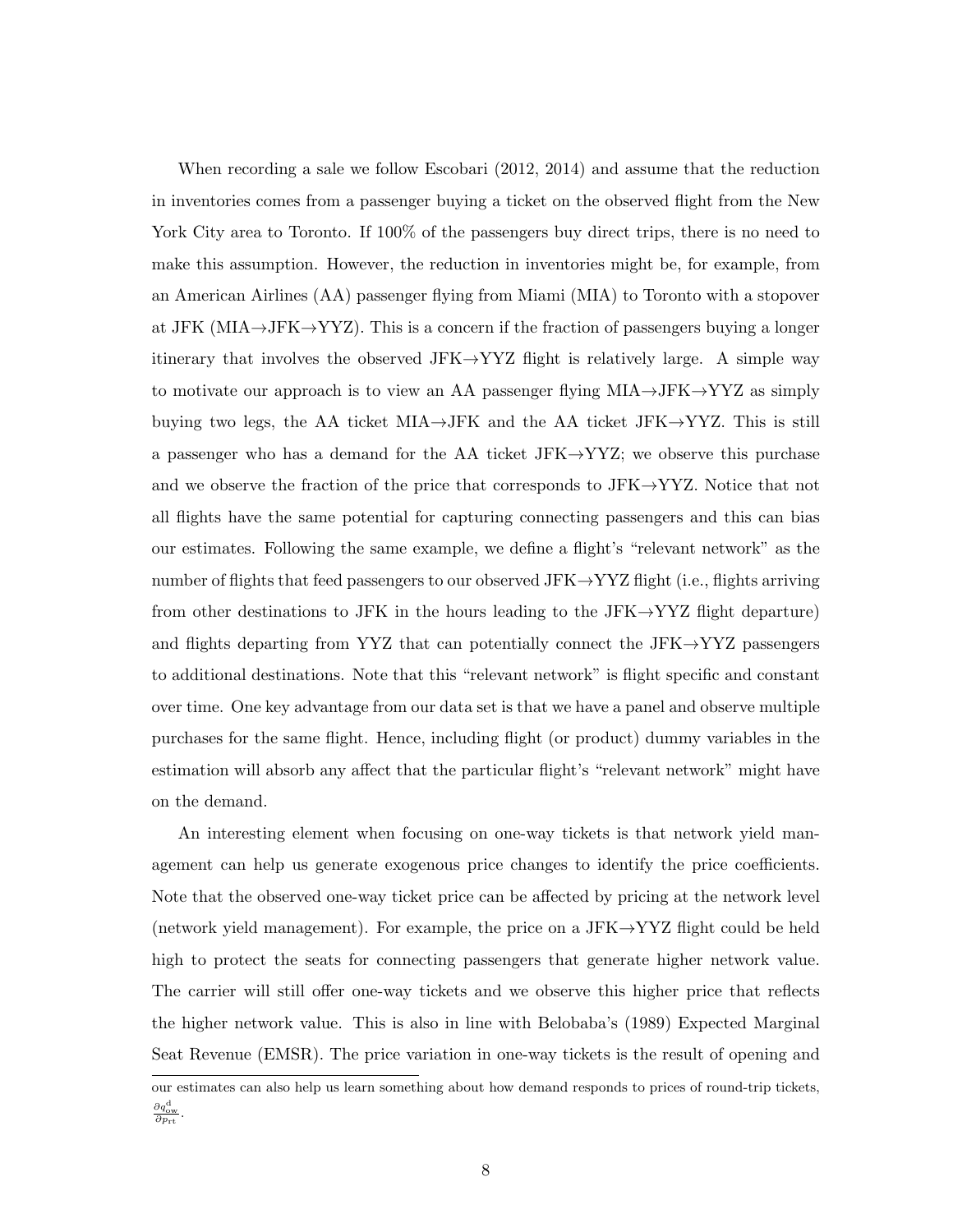closing of booking classes, and the observed prices are equal to the EMSR of selling the same seat on a more sophisticated itinerary that includes the same observed leg. The idea is simple, the observed variation in one-way prices reflects the relative scarcity of seats that can be sold as one-way tickets or as part of longer itineraries.

#### [Table 1, here.]

The summary statistics are presented in Table 1 with Panel A reporting on the main variables in the analysis. The price is in US\$ and corresponds to the fare between the corresponding New York City area airport and Toronto. The variable Days in Advance is the number of days prior to departure in which fares were recorded, while Sale is a dummy variable equal to one if a sale occurs, zero otherwise. A salient feature in this panel is the substantial observed price dispersion. The maximum price is about 16 times larger than the minimum price, which is consistent with the relatively large standard deviation of fares. The sample size of 560,244 observations times the average of the variable Sale is equal to 10,708. This figure corresponds to the total number of tickets sold. On average, every time a ticket is sold we also recorded about 52 additional fares from competing alternative flights.

Panel B disaggregates prices by airline. The largest carrier in the route is Air Canada with  $30.6\%$  (97/317) of the flights, followed by United (26.5%) and American (21.1%). LAN Airlines offered only 4 (1.3%) flights. In addition, this panel illustrates the substantial differences in average prices across carriers. For example, the average price for Delta is 38.0% greater than the average price in the route, and the difference between the average price for Delta (\$234.36) and LAN Airlines (\$130.45) is over \$100. It is valuable to understand that for some carriers (e.g., Air Canada) this is a core route, while for some other carriers (e.g., LAN Airlines) this route is a continuation of its service from Santiago, Chile to New York. LAN Airlines probably offers service in this route as an alternative to just have its aircraft wait in the JFK airport for the return trip to Santiago. Hence, LAN Airlines might be more willing to fly with lower load-factors and at lower prices. An interesting element in panel B is that there is substantial price dispersion within the same carrier, with the ratio of the highest price to the lowest price being the largest for United (15.5) and American (14.1), followed by Continental (13.0) and Air Canada (9.1).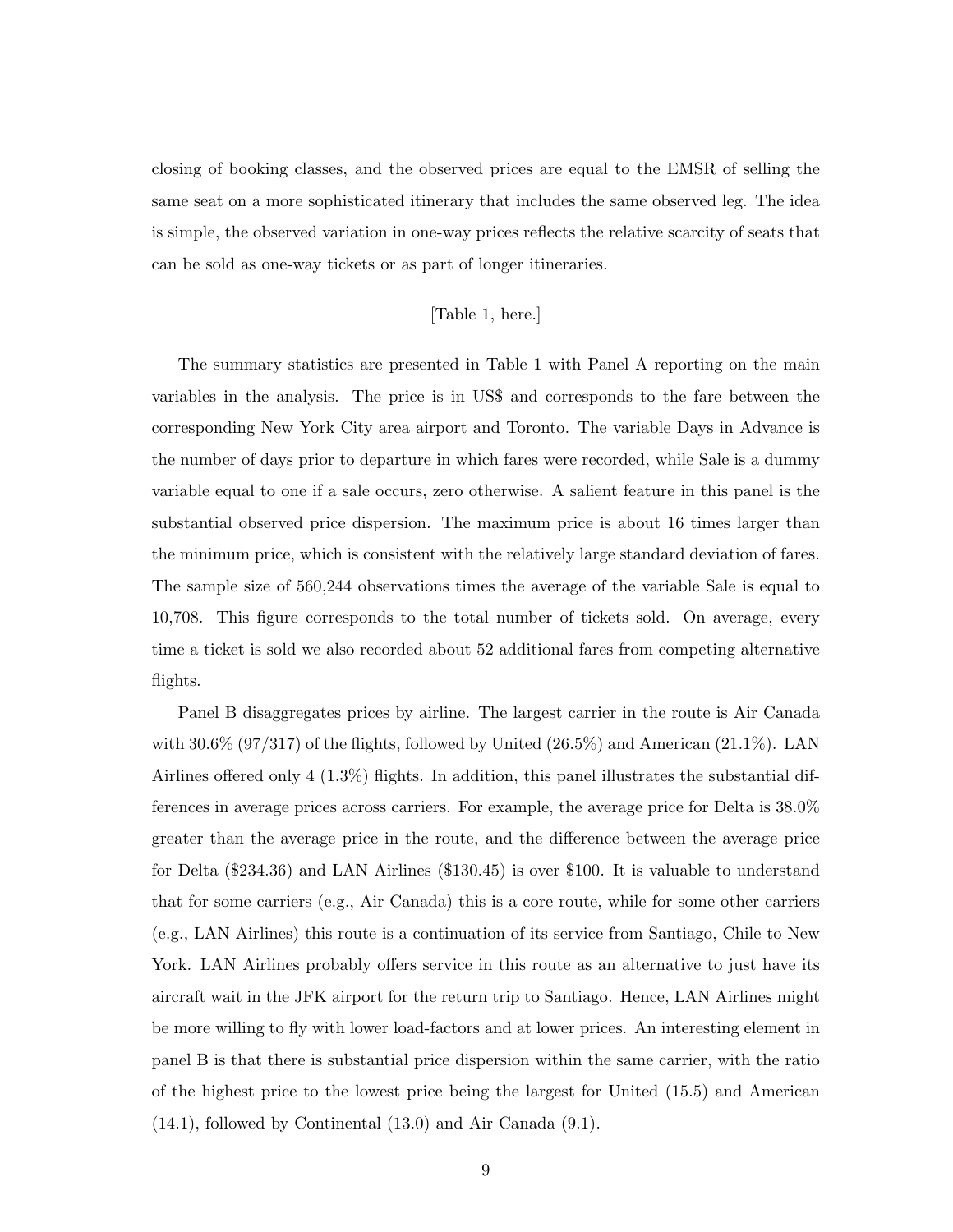In panels C and D the disaggregation of prices is by airport and by departure time, respectively. The airport with the most flights is La Guardia with more than half of the flights in the sample. JFK offers the least number of flights and has the highest average fare—about \$44.6 higher than the average fare in the route. Differences in fares across airports might be the results of the internalization of airport congestion costs (see, e.g., Brueckner, 2002; and Mayer and Sinai, 2003) or additional differences in costs or different consumer types across airports. From panel D, we observe that average fares are higher in the afternoon and in the evening, perhaps as a result of systematic peak-load pricing at the flight level (see, e.g., Escobari, 2009).

## 3 Empirical Model for Airlines

In our empirical model for airlines, we observe  $t = 1, 2, ..., T$  markets with each having  $i = 1, 2, ..., I_t$  consumers. Moreover, there are  $j = 1, 2, ..., J$  products in each market for which we observe aggregate quantities, average prices, and product characteristics. The definition of the J products in a market depends on the level of aggregation that we use to obtain aggregate quantities and average prices. In particular, we define the  $j$  options to be airports, carriers, and departure times. The idea is that different product definitions will allow us to assess substitution patterns at different levels (i.e., airport, carrier, and departure time). The importance of aggregation is also motivated by the existence of a large number of flights (317). If each flight were to be considered as a separate product and consumers are flexible in their choice of departure dates, then the matrix of own- and cross-price elasticities (of dimensions  $317 \times 317$ ) would be very difficult to estimate and interpret. Hence, for example, if we aim at capturing substitution patterns across airports, we will aggregate flights at the airport level. For expositional purposes, in the description of the model we refer to  $j$  to denote a flight.

We define a market as the air transportation between the New York City area and Toronto. This is consistent with Brueckner et al. (2014) who provide strong evidence that city-pairs, rather than airport-pairs, are the appropriate market definition for the analysis of passenger air transportation in many (but not all) large metropolitan areas. Moreover, we model different times to departure as different markets in which consumers arrive,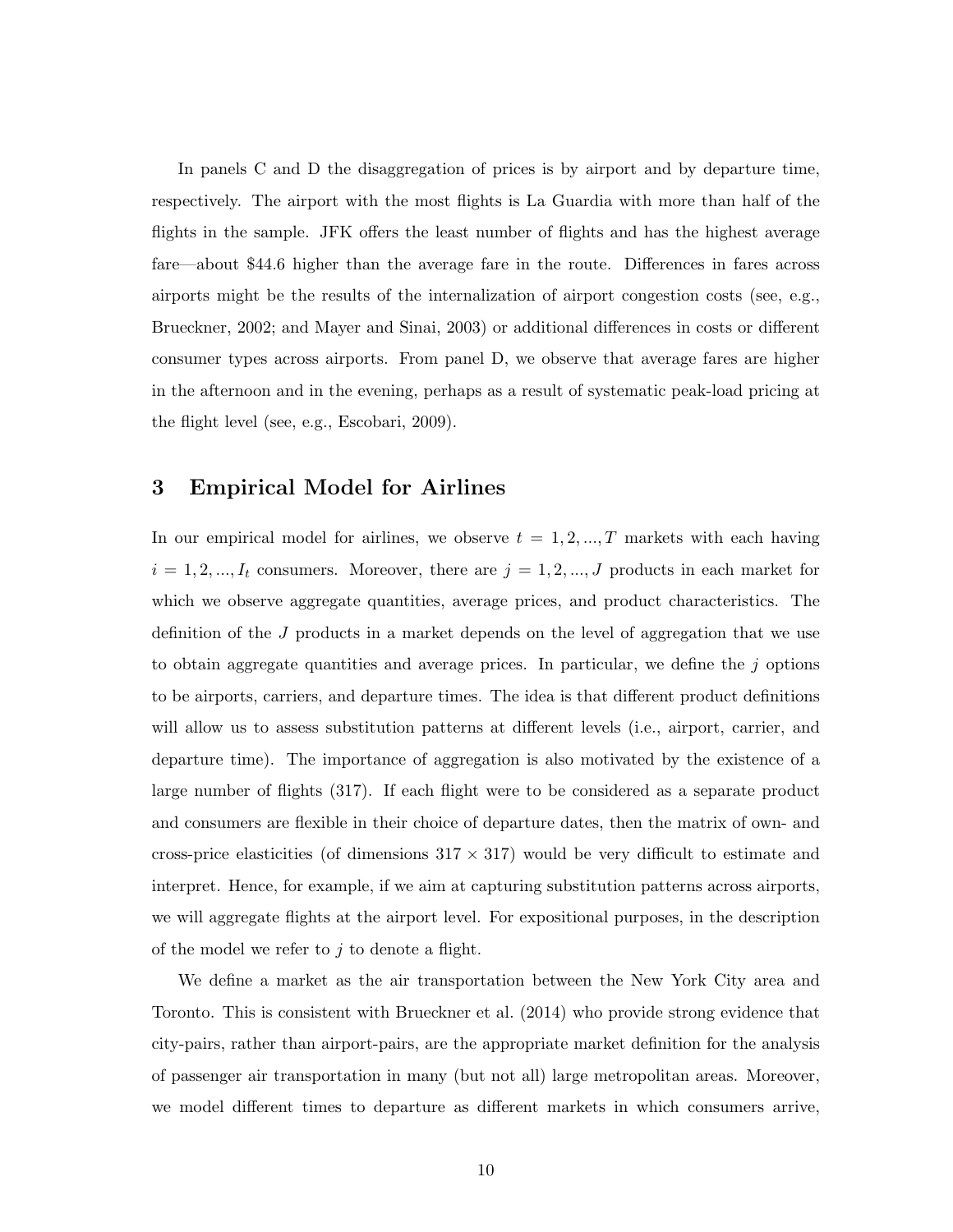observe all available options and then decide to purchase the ticket that gives them the highest utility or decide not to buy any ticket and leave the market. This is consistent with Williams (2014), who shows that increasing prices over time provides little incentives for consumers to wait to purchase later. In addition, he shows that only a small transaction cost is needed to convince consumers not to wait.

Following Nevo (2000b, 2001), we model individual i's indirect utility from traveling in flight  $j$  and in market  $t$  with the following quasilinear form:

$$
u_{ijt} = \alpha_i(y_i - p_{jt}) + x_{jt}\beta_i + \xi_{jt} + \varepsilon_{ijt},
$$
\n(1)

where  $y_i$  is the income of consumer i,  $p_{jt}$  is the price in flight j and in market t,  $x_{jt}$  is the vector of K observable non-price characteristics of flight j in market t,  $\xi_{it}$  captures unobserved (by the econometrician) flight characteristics, and  $\varepsilon_{ijt}$  is the remainder stochastic term with zero mean. Moreover,  $\alpha_i$  is the marginal utility of income, and  $\beta_i$  is the vector of individual-specific taste coefficients.

Note that quasilinearity in equation (1) implies that the indirect utility function is free of any wealth effects. For airline tickets, this is a reasonable assumption as tickets usually represent a small proportion of consumer  $i$ 's income. Petrin (2002), for example, estimates a model that includes wealth effects in the estimation of demand for cars where the assumption of no wealth effects might no longer work. In addition, equation (1) models the existence of unobserved product characteristics  $\xi_{jt}$  that are identical across consumers, but can change across markets and can capture elements of differentiation across flights.

To model the distribution of consumer taste parameters, we have that individual characteristics consist of two components, observed consumers' heterogeneity  $H_i$  and unobserved additional characteristics  $v_i$ . Because the estimation uses aggregate data, we do not need to know individual characteristics. We only need to assume that we know something about the distributions of consumers' heterogeneity  $H_i$  while the remainder characteristics  $v_i$  do not contain such information. Characteristics  $v_i$  can include whether the traveler is a tourist or a business traveler, which is something that we do not explicitly model.<sup>11</sup> Individual

<sup>&</sup>lt;sup>11</sup>Berry and Jia (2010) model a discrete number of types rather than the continuous heterogeneity modeled here. The advantage in a discrete number of types is the reduced computational burden which is important when the number of products becomes large. In Berry and Jia (2010), their two types can be described as business and tourist travelers.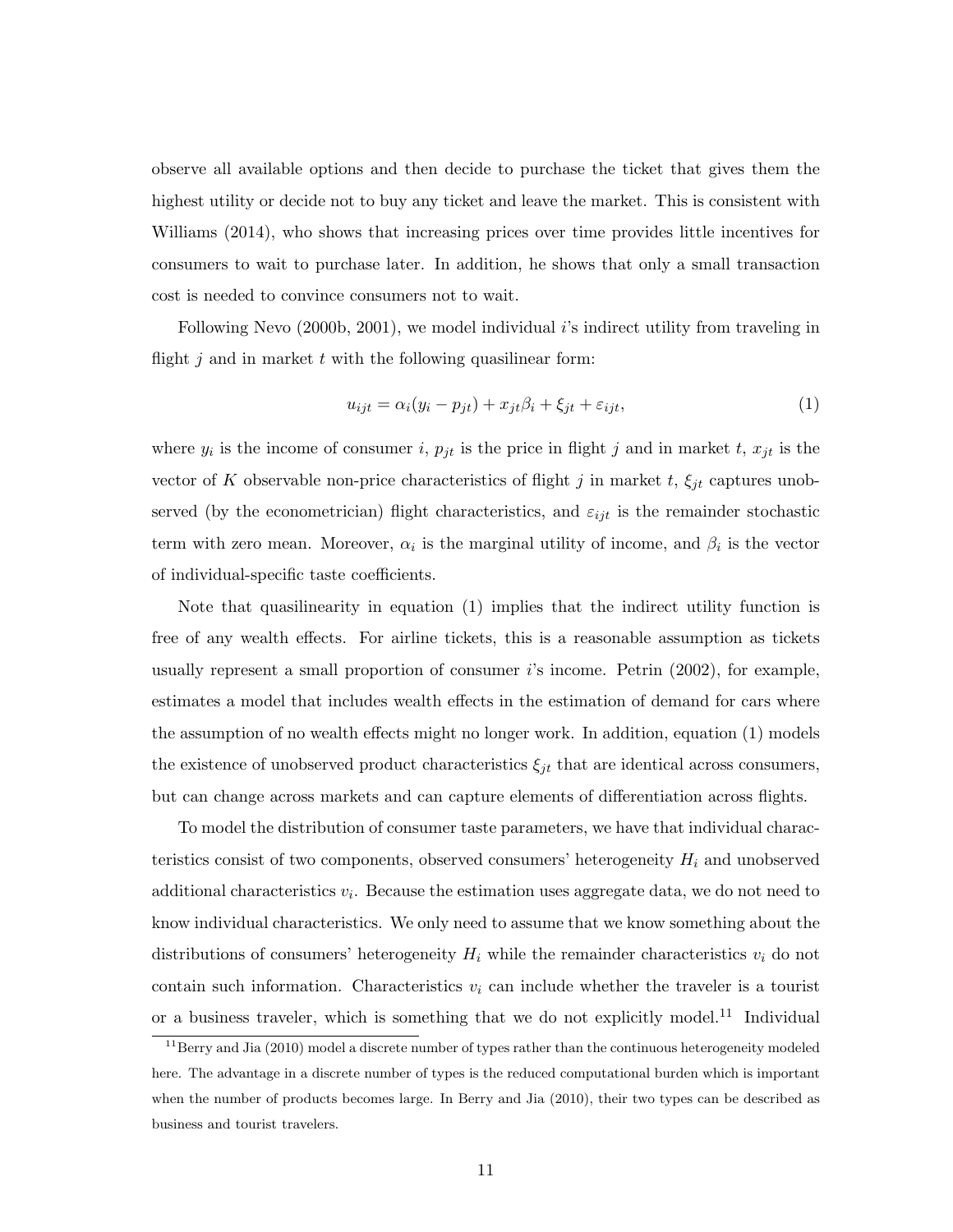characteristics are formally modeled as:

$$
\begin{pmatrix} \alpha_i \\ \beta_i \end{pmatrix} = \begin{pmatrix} \alpha \\ \beta \end{pmatrix} + \Pi H_i + \Sigma v_i, \qquad v_i \sim P_v^*(v), \quad H_i \sim \hat{P}_H^*(H), \tag{2}
$$

where  $H_i$  is a  $d \times 1$  vector of variables that captures observed travelers' heterogeneity and  $v_i$ captures additional unobserved characteristics. We denote the parametric distribution of  $v_i$ by  $P_v^*(v)$ , and because we will be estimating the nonparametric distribution of consumers' heterogeneity  $H_i$ , we will use the notation  $\hat{P}^*_H(H)$  for its distribution.  $\Pi$  is a  $(K+1) \times d$ matrix of coefficients that capture how taste characteristics change with heterogeneity  $H_i$ , and  $\Sigma$  is a  $(K + 1) \times (K + 1)$  matrix of parameters.

To complete the demand system if consumers decide not to fly and leave the market, the specification of the outside good has the following indirect utility:

$$
u_{i0t} = \alpha_i y_i + \xi_{0t} + \pi_0 H_i + \sigma_0 v_{i0} + \varepsilon_{i0t}.
$$
 (3)

Without an outside good, the quantities of tickets purchased would be unchanged if all carriers were to simultaneously increase prices for all available flights. In addition, without additional assumptions, we cannot identify the mean utility of the outside good,  $\xi_{0t}$ , and the coefficients  $\pi_0$  and  $\sigma_0$  are not separately identifiable from coefficients on an individualspecific constant term in equation (1). We follow an approach that is equivalent to normalizing the utility of the outside good to be equal to zero. That is, we set  $\xi_{0t}$ ,  $\pi_0$ , and  $\sigma_0$  to be all equal to zero, which works because the term  $\alpha_i y_i$  is common to all flights and therefore vanishes.

If we combine equations (1) and (2) we have:

$$
u_{ijt} = \alpha_i y_i + \delta_{jt}(x_{jt}, p_{jt}, \xi_{jt}; \theta_1) + \mu_{ijt}(x_{jt}, p_{jt}, v_i, H_i; \theta_2) + \varepsilon_{ijt},
$$
  
\n
$$
\delta_{jt} = x_{jt}\beta - \alpha p_{jt} + \xi_{jt},
$$
  
\n
$$
\mu_{ijt} = [-p_{jt}, x_{jt}](\Pi H_i + \Sigma v_i),
$$
\n(4)

where the vector  $\theta_1 = (\alpha, \beta)$  contains the linear parameters in the model, while the vector  $\theta_2 = (\Pi, \Sigma)$  contains the nonlinear parameters. We define  $\theta = (\theta_1, \theta_2)$  as the vector containing both sets of parameters. In equations (4),  $[-p_{jt}, x_{jt}]$  is a row vector and the indirect utility is expressed as the summation of  $\alpha_i y_i$ , the mean utility  $\delta_{jt}$ , and the meanzero heteroscedastic deviations from mean utility  $\mu_{ijt} + \varepsilon_{ijt}$ .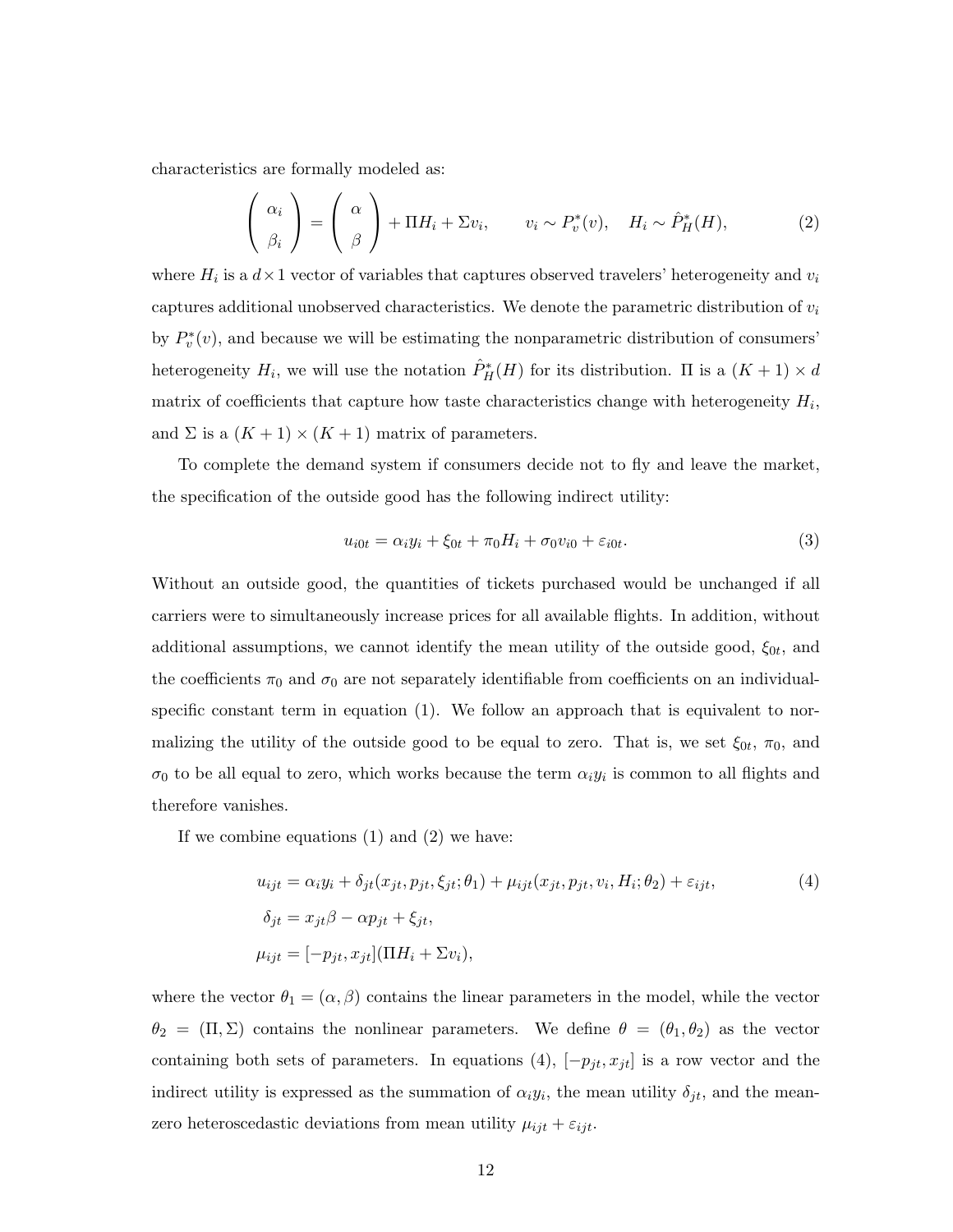Following various models that explain pricing and sales in airline markets (see, e.g., Deneckere and Peck, 2012), consumers are assumed to have unit demands—they buy a single ticket on the flight that gives them the highest utility. Because an individual  $i$  is defined as a vector of consumers' heterogeneity and product-specific shocks, this implicitly defines the set of individual attributes that leads to the choice of a ticket in flight  $j$ . Let this set be:

$$
A_{jt}(x_{\cdot t}, p_{\cdot t}, \delta_{\cdot t}; \theta_2) = \{ (H_i, v_i, \varepsilon_{i0t}, ..., \varepsilon_{iJt}) | u_{ijt} \ge u_{ilt} \} \quad \forall l = 0, 1, ..., J,
$$
 (5)

where  $x_t = (x_{1t}, ..., x_{Jt})'$  are the observed characteristics,  $p_{\cdot t} = (p_{1t}, ..., p_{Jt})'$  are the prices, and  $\delta_t = (\delta_{1t}, ..., \delta_{Jt})'$  are the mean utilities associated with all of the available flights.  $A_{jt}$ in equation (5) defines individuals who chose flight  $j$  in market  $t$ . If no two flights give exactly the same level of utility, the market shares for the jth flight can be obtained as the integral over the mass of consumers in  $A_{it}$ :

$$
s_{jt}(x \cdot t, p \cdot t, \delta \cdot t; \theta_2) = \int_{A_{jt}} dP^*(H, v, \varepsilon) = \int_{A_{jt}} dP^*_{\varepsilon}(\varepsilon) dP^*_{v}(v) d\hat{P}^*_{H}(H), \tag{6}
$$

where  $P^*(\cdot)$  denotes the population distribution functions. The second equality follows from the assumption of independence of H, v, and  $\varepsilon$ . Nevo (2000a) and Knittel and Metaxoglou  $(2014)$  explain how to obtain the integral in equation  $(6)$  numerically given the assumptions on the distribution of the individual attributes.

One common approach to evaluate the integral in equation (6) is to assume that consumers' heterogeneity is fully captured by the random shock  $\varepsilon_{ijt}$ <sup>12</sup>. Then equation (1) reduces to:

$$
u_{ijt} = \alpha(y_i - p_{jt}) + x_{ij}\beta + \xi_{jt} + \varepsilon_{ijt}.
$$
\n(7)

If we additionally assume that  $\varepsilon_{ijt}$  in equation (7) is i.i.d. type I extreme-value, the market share of flight  $j$  in market  $t$  is:

$$
s_{jt} = \frac{\exp(x_{jt}\beta - \alpha p_{jt} + \xi_{jt})}{1 + \sum_{k=1}^{J} \exp(x_{kt}\beta - \alpha p_{kt} + \xi_{kt})}.
$$
\n(8)

Because income is assumed to be common to all options, it drops out of the equation. In this case the substitution patterns are greatly restricted as the following price elasticities

<sup>&</sup>lt;sup>12</sup>That is,  $\theta_2 = 0$ ,  $\alpha_i = \alpha$ , and  $\beta_i = \beta$ .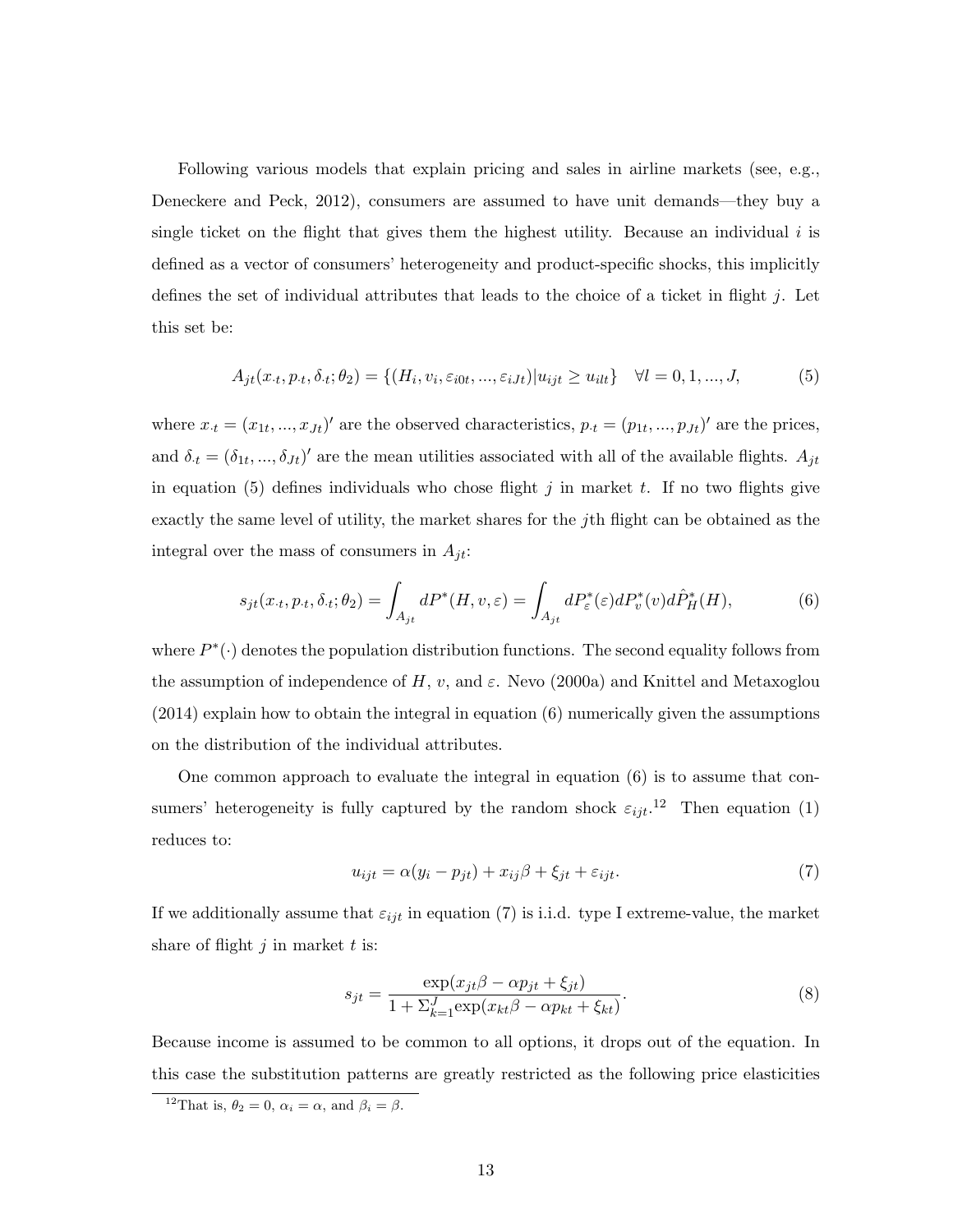of the market shares hold:<sup>13</sup>

$$
\eta_{jkt} = \frac{\partial s_{jt}}{\partial p_{kt}} \frac{p_{kt}}{s_{jt}} = \begin{cases}\n-\alpha p_{jt} (1 - s_{jt}) & \text{if } j = k \\
\alpha p_{kt} s_{kt} & \text{otherwise.} \n\end{cases}
$$
\n(9)

There are two concerns with the elasticities presented in equations (9). Because market shares  $s_{jt}$  are usually small, then  $\alpha(1-s_{jt})$  is close to constant. This means that the own-price elasticities are proportional to own price. This predicts higher markups for lower priced flights and the functional form of the indirect utility directly determines the patterns of the own-price elasticity.

The second concern occurs in the cross-price elasticities and arises from the i.i.d. structure of the random shock  $\varepsilon_{ijt}$ . This is known as the Independence of Irrelevant Alternatives (IIA) property and implies that substitution patterns are proportional to market shares. In the airline context, we would have that if United in the Newark Liberty Airport and Delta in the La Guardia Airport have the same market shares, an increase in prices from Air Canada in the Newark Liberty airport would have the same substitution towards United (in Newark Liberty) and Delta (in La Guardia). However, intuitively, we would expect more passengers to shift to flights from United in the same airport (Newark Liberty) that saw Air Canada prices rise.

The nested logit allows more flexible substitution patterns by dividing products into groups, but the groups need to be defined a priori. Our approach to allow more realistic substitution patterns without classifying products a priori involves keeping the i.i.d. extreme-value distribution assumption in  $\varepsilon_{ijt}$  and using  $\mu_{ijt}$  in equation (4) to introduce correlation between flight choices. This correlation is a function of flight and consumer characteristics, hence similar substitution patterns will follow from similar flights or similar consumer characteristics.

Under the assumption that  $\varepsilon_{ijt}$  in equation (4) is i.i.d. type I extreme-value, we can write  $s_{ijt} = \exp(\delta_{jt} + \mu_{ijt})/[1 + \sum_{k=1}^{J} \exp(\delta_{kt} + \mu_{ikt})]$  as the probability of individual i buying a ticket in flight  $j$  in market  $t$ . Then the price elasticities of the market shares of

<sup>13</sup>Appendix A presents the derivation of these elasticities.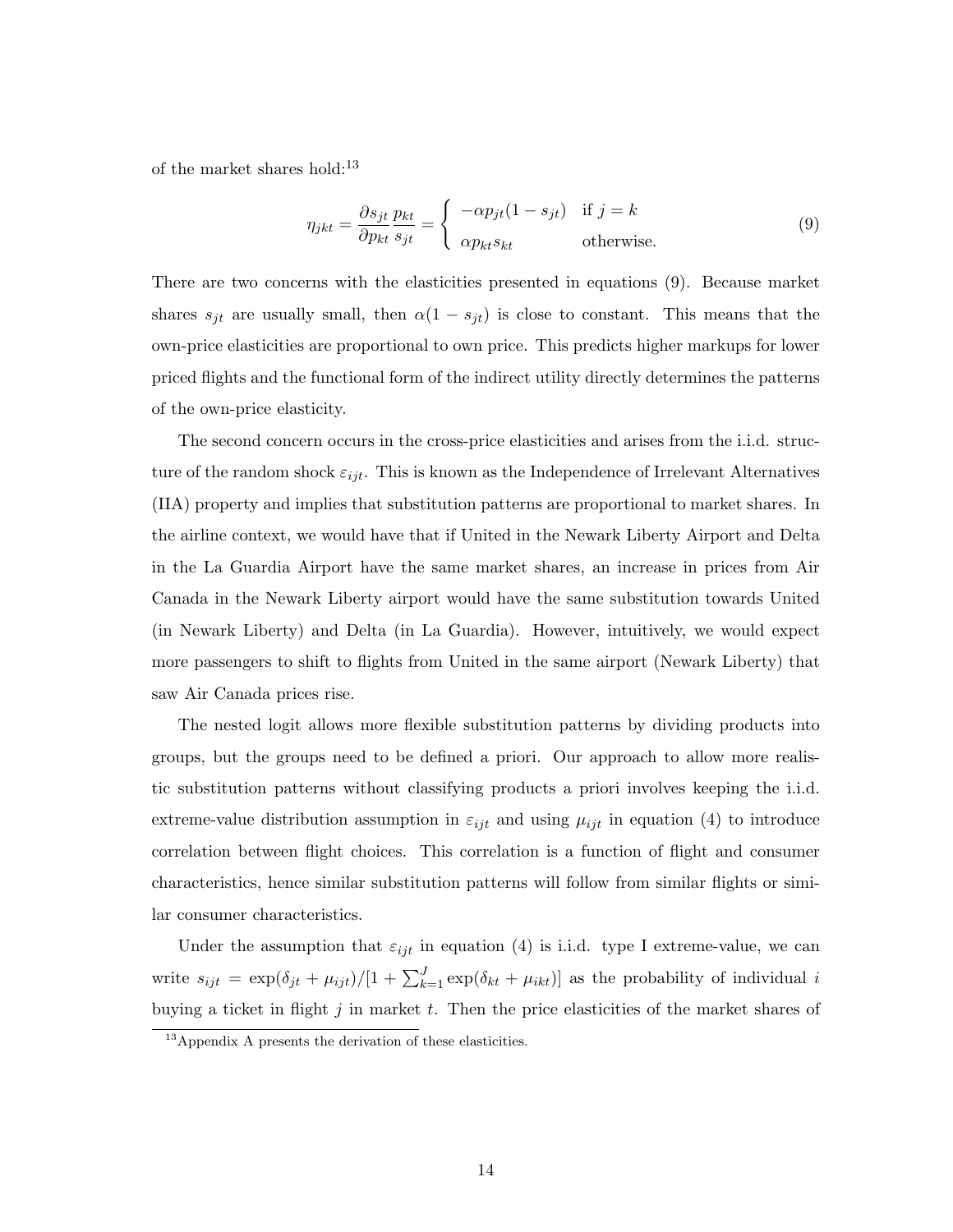equation (6) are:

$$
\eta_{jkt} = \frac{\partial s_{jt}}{\partial p_{kt}} \frac{p_{kt}}{s_{jt}} = \begin{cases} -\frac{p_{jt}}{s_{jt}} \int \alpha_i s_{ijt} (1 - s_{ijt}) d\hat{P}_H^*(H) dP_v^*(v) & \text{if } j = k\\ \frac{p_{kt}}{s_{jt}} \int \alpha_i s_{ijt} s_{ikt} d\hat{P}_H^*(H) dP_v^*(v) & \text{otherwise.} \end{cases}
$$
(10)

Note that the own-price elasticities  $(j = k)$  and the cross-price elasticities  $(j \neq k)$  are not driven by functional form. Moreover, they change across individuals and flights. The flexible substitution patterns in equations (10) involve using simulation methods to compute the integral in equation (6). We use the estimation methods proposed by Berry (1994) and Berry et al. (1995) which additionally control for endogeneity of prices. Appendix B presents a summary of the estimation methods we employ.

#### 4 Estimation

#### 4.1 Instruments

The GMM estimator that we employ needs a set of exogenous instruments Z. The exogenous variables in the demand specification (e.g., the number of days in advance) will serve as their own instruments. However, price can not serve as an instrument because it is potentially endogenous as it might be correlated with the error term. The most common cause of this correlation is that carriers set prices knowing more about the error term than the econometrician. This occurs, for example, if there are unobserved flight characteristics that affect the demand for airline tickets. Note that our data consist of posted prices, which means that airlines set prices first and then consumers make their purchase decisions based on these fixed prices. This might make the potential endogeneity of prices less of a concern if there are unobserved ticket characteristics that affect prices because at least they are determined prior to the revelation of the traveler's decision to buy an airline ticket. In a panel data setting, this argument would help support the idea that our posted prices might be predetermined (or weakly exogenous) rather than endogenous. This contrasts with transaction data in which the identification of the demand is more difficult because demand and supply variables are jointly determined from the point of view of the econometrician.

For the selection of  $Z$ , we employ Chamberlain's (1987) optimal set of instruments which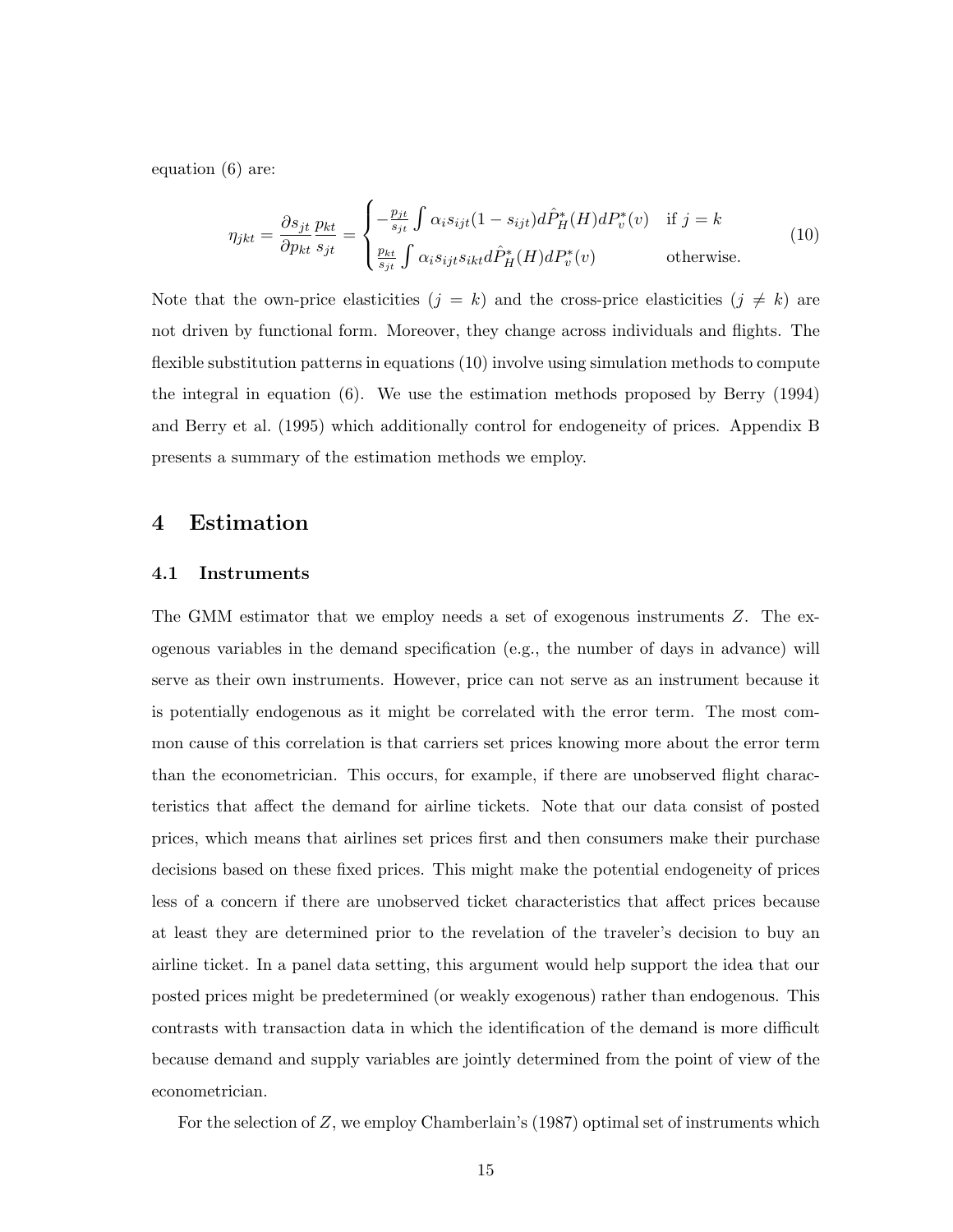consists of the expected value of the derivatives of the structural error term with respect to the parameter vector, evaluated at an initial estimate of the parameters. Reynaert and Verboven (2014) find that the use of Chamberlain's (1987) optimal set of instruments reduces bias and drastically improves the efficiency and stability of the parameter estimates. In addition, we also use a second set of instruments. Taking advantage of the panel structure of the data that gives us repeated observations of the same markets, we follow Anderson and Hsiao (1981) and Arellano and Bond (1991) and use lagged values of fares as instruments. An advantage is that these are instruments that vary by flight and over time. Escobari (2012) uses the same set of instruments in his estimation of demand for air travel.

#### 4.2 Results

Table 2 displays the results obtained from the model based on equation (4) using equation (6) to compute the predicted market shares. The different specifications across columns are aimed at capturing estimates for different product definitions. With the goal of assessing the degree of substitution across different airlines, column 1 aggregates flights at the airline level. Likewise, columns 2 and 3 aggregate flights at the airport level and at the departure time level respectively. The aggregation of prices and sales in column 1 implies, for example, that an American Airlines flight that departs in the morning is the same product as an American Airlines flight that departs in the afternoon. For the specification in the third column we divide departure times in Morning (flights that depart before noon), Afternoon (flights that depart between noon and 5:00 p.m.), and Evening (flights that depart after 5:00 p.m.).

The revealed preference data set that we employ does not have information on the purpose of the trip (e.g., leisure versus business), so we include the number of days in advance in the vector of observable exogenous characteristics  $x_{it}$  that affect utility. This can help control for the purpose of the trip as it is reasonable to argue that leisure travelers are more likely to buy in advance. Moreover, the data set does not contain membership on frequentflier programs, which is known to affect airline choice. This can bias the constant estimates because, for example, an AAdvantage member is more likely to have a higher American constant than non-members. To allow for different constants across products (but still the same constant across heterogeneous buyers who buy the same product), all specifications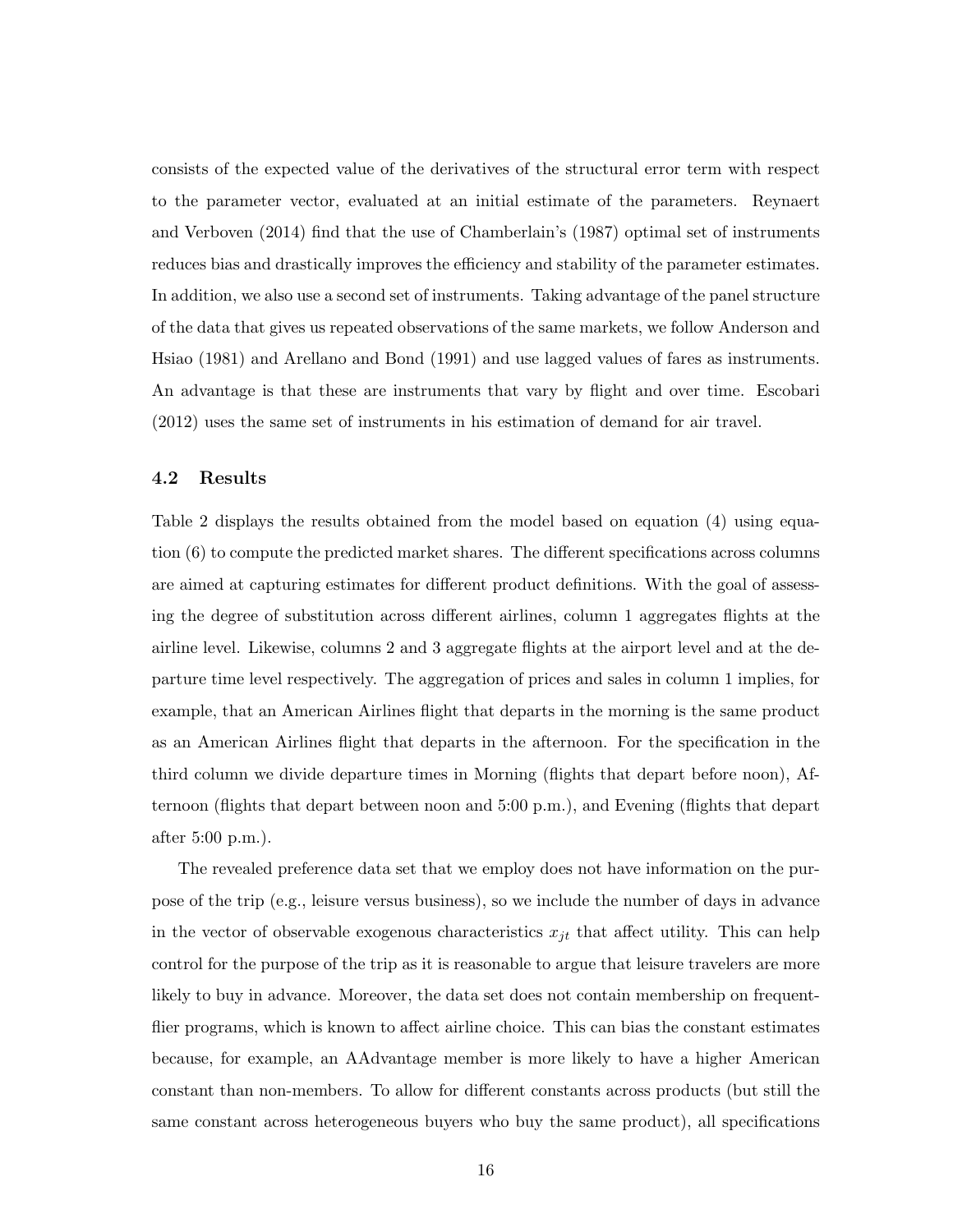include product dummy variables that control for time-invariant characteristics.

BLP-based models typically use demographics to capture observed heterogeneity, however in our data, flights in all markets share the same demographics. Hence, in our specifications, observed heterogeneity  $H_i$  is drawn from the distribution of actual sales. Note that because marginal utilities  $\beta_i$  change by individual i, panel A in Table 2 reports the means of the distributions of marginal utilities,  $\beta$ . Furthermore, panels B and C present the effects of heterogeneity around the means of the  $\beta$ s. In particular, panel B reports the standard deviations of the distribution of the marginal utilities,  $\sigma_{\beta}$ , which can be interpreted as the effects of unobserved heterogeneity. On the other hand, panel C presents the effects of observed heterogeneity,  $H_i$ , on the slope parameters.

#### [Table 2, here.]

From panel A, we observe that the mean price coefficients have the expected negative sign across all three specifications and that the marginal effects are statistically significant at the airline (column 1) and at the departure time (column 3) levels. The mean coefficient on days in advance is also negative and statistically significant at the airport and at the departure time levels. This suggests that the utility of flying is greater for those travelers who buy closer to departure. Travelers who typically buy closer to departure are more likely to have higher valuations (see, e.g., Dana, 1998), which is consistent with obtaining a higher utility of traveling.

The statistically significant coefficients in panels B and C are evidence of consumers' heterogeneity and that travelers have differentiated demands. Along with the widely documented price dispersion in airline markets, this is consistent with price discrimination practices in which airlines segment heterogeneous travelers to extract more consumer surplus (see, e.g., Escobari and Jindapon, 2014). In panel B, the estimates of the standard deviations are not statistically significant for price, but they are for days in advance in two of the product specifications (columns 1 and 3). These positive and statistically significant coefficients indicate that consumers' unobserved heterogeneity is lower closer to departure. Panel C reports the estimates of the interaction term of days in advance with observed consumers' heterogeneity  $H_i$ . The estimates show a positive and statistically significant effect only at the airport level (column 2). Consistent with the estimates in panel B, this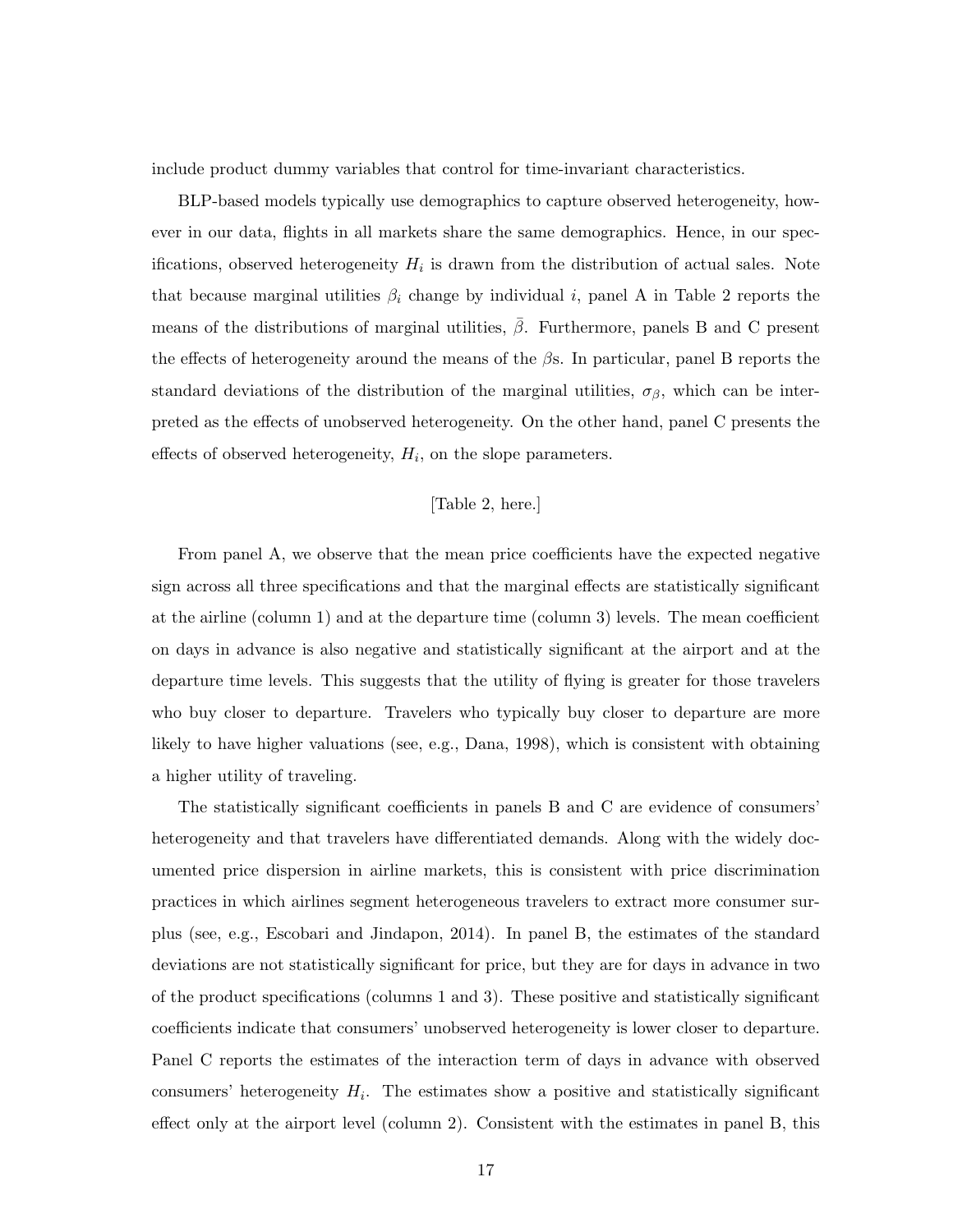positive effect is evidence that observed consumers' heterogeneity, as driven by variation in sales, decreases as the departure date nears.

#### [Table 3, here.]

Table 3 presents the estimates of the own- and cross-price elasticities that correspond to the product definition at the airline level. These estimates are from the same specification of column 1 on Table 2 and were obtained using equations (10) with the integrals being approximated by simulations as presented in Vincent (2015). Following the same notation as in equations (10), the entry  $(j,k)$  in the table corresponds to row j and column k. This captures the percentage change in quantity demanded of carrier j when there is a one percent increase in the price of carrier k. The diagonal elements  $(j = k)$  are the ownprice elasticities, while the off-diagonal elements  $(j \neq k)$  are the cross-price elasticities. As suggested in equations (10), the model does not imply constant elasticities so we use average values to evaluate them.

The figures along the main diagonal suggest that United travelers are the most price sensitive, followed by American and Delta. The least price sensitive are from Air Canada. Note that the aggregation of flights at the carrier level entails a fairly broad product definition which can help explain the relatively large own-price elasticities when compared to the cross-price elasticities. Carriers with similar characteristics are viewed as relatively closer competitors and are expected to have larger substitution patterns. Hence, when comparing across columns, it is reasonable to argue that for this particular route between New York City and Toronto, United, American, and Continental are relatively closer competitors, while Air Canada and Delta appear to have differentiated themselves more from the other carriers. This can explain the low cross-price elasticities for Delta. When comparing equations (9) and (10), we can observe that the structure imposed by the logit model forces all of the off-diagonal elements within the same column to be the same. Hence, we can assess the flexibility of our approach by examining the variation of the cross-price elasticities in each column. This flexibility in equations (10) also allows to explain the observed asymmetry in the cross-price elasticities.

Note that because we have data on one-way fares, the estimates should be interpreted with care if trying to generalize to round-trip itineraries. This is because most of the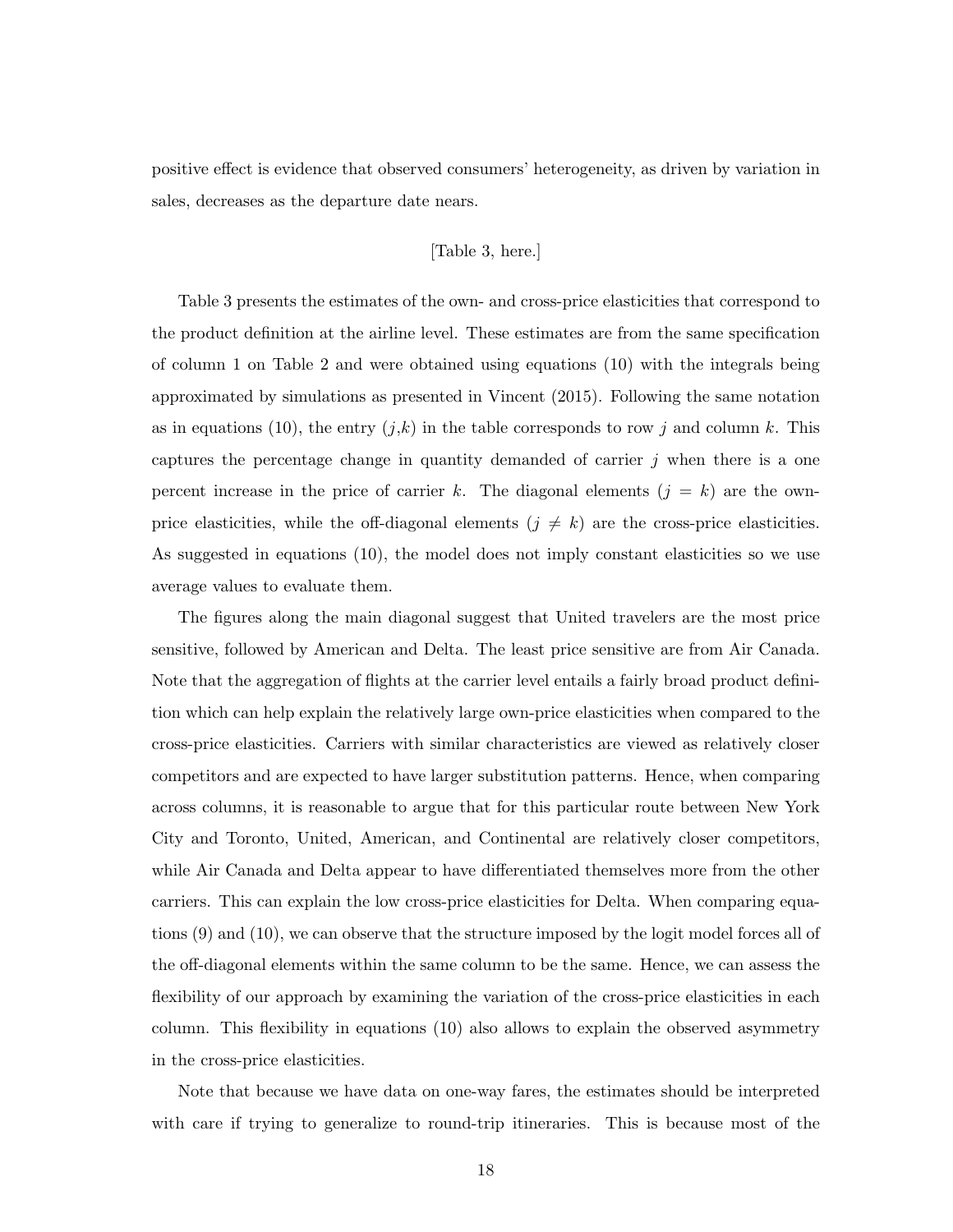"legacy carriers" (e.g., American, Delta, LAN Airlines) have different fare structures when considering one-way and round-trip tickets. For example, the one-way fare structure can be more expensive because corporate travelers who buy one-way tickets are likely to have higher valuations than tourists who are more likely to buy round-trip tickets. Hence, focusing on one-way tickets means that our demand estimates are more likely to capture the behavior of corporate travelers.

#### [Table 4, here.]

Tables 4 and 5 present the own- and cross-price elasticities for alternative product definitions. Table 4 follows the specification in column 2 of Table 2 and aggregates at the airport level. All three airports are operated by The Port Authority of New York & New Jersey. In terms of location, JFK and La Guardia are both located in Queens, while Newark is located west in New Jersey. All three are fairly close as there are less than 10 miles between La Guardia and JFK, 26 miles between La Guardia and Newark, and about 33 miles between JFK and Newark. In terms of total passenger traffic, the largest is JFK (53 million passengers in 2014), followed by Newark (35.6 million) and La Guardia (27 million).

The own-price elasticities presented on the main diagonal of Table 4 suggest that travelers from La Guardia are the most price sensitive, followed by JFK and Newark. Estimating cross-price elasticities at the airport level help decide which airports warrant being grouped as a single market in a multi-airport metropolitan area. The cross-price elasticities in Table 4 show evidence of demand-shifting across airports, which suggest that these three New York City area airports can be considered as a single market.<sup>14</sup> In addition, the cross-price elasticities in columns 2 and 3 are relatively larger for Newark and JFK, implying that those two airports appear to be relatively closer substitutes. Capturing cross-price elasticities at the airport level also has policy implications, for example, when deciding on improvements in access time to an airport, improvements in flight frequency or when assessing flight delays (see, e.g., Bishop et al., 2011). Our estimates on the degree of demand-shifting across airports can also be valuable to policy makers when deciding to implement particular airport

 $14$ Brueckner et al. (2014) present a method to group airports into a single market based on the comparability of incremental competition effects from nearby airports.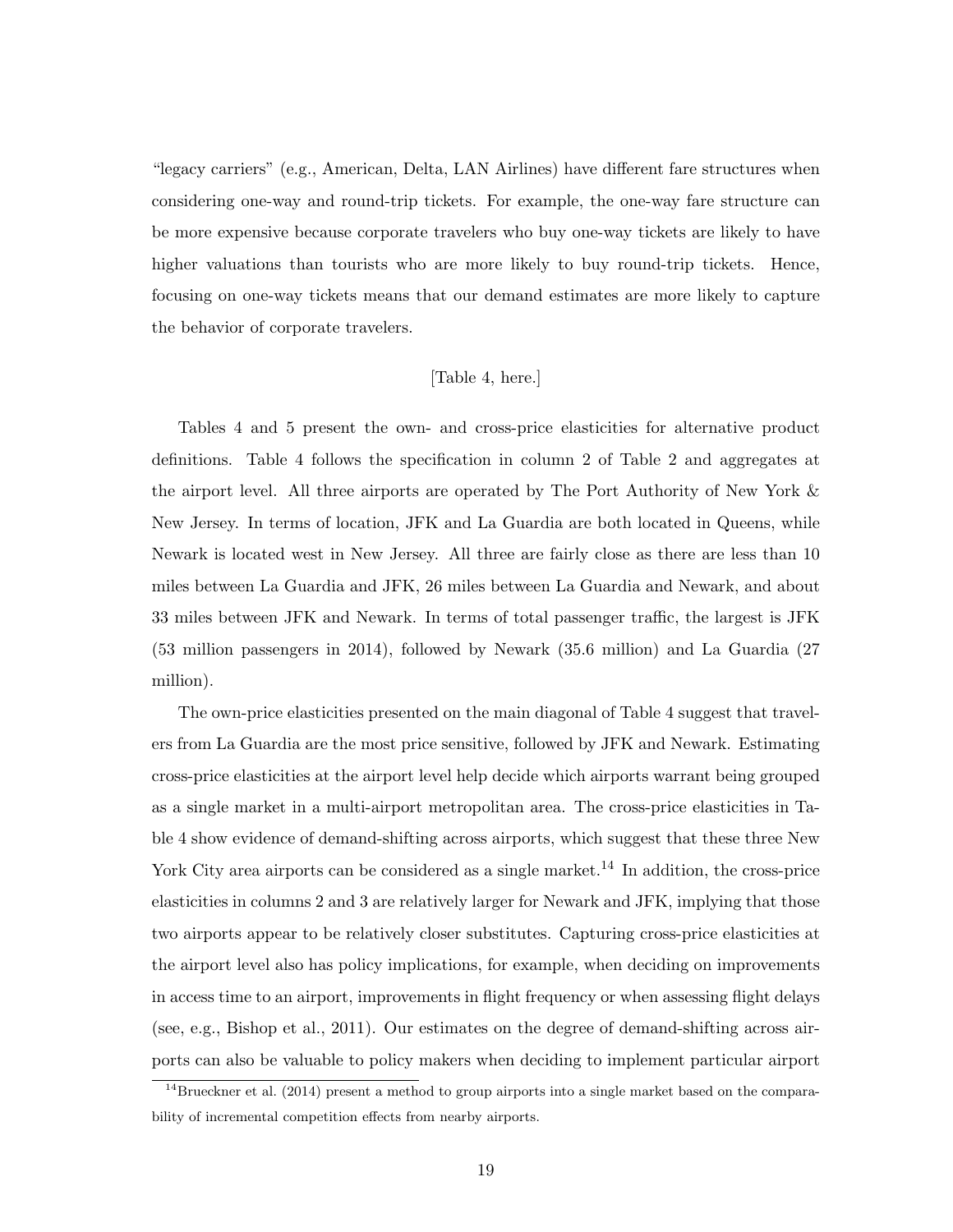congestion pricing strategies.

#### [Table 5, here.]

Table 5 presents the elasticity estimates at the departure time level following the specification of column 3 on Table 2. The relatively high own-price sensitivity for evening flights (when compared to morning and afternoon flights) can be explained by fewer flights being offered during the evening (17.3% of the flights in the sample). From the relatively low cross-price elasticities, we can infer that consumers have a relatively low willingness to switch to alternative departure times, which is consistent with a broad product definition. For example, the small cross-price elasticities in the first column imply that a price increase in flights departing during the evening has a negligible shift of consumers to flights that depart in the afternoon or in the morning. These relatively low cross-price elasticities also imply that pricing strategies aimed at solving congestion problems at particular departure times are unlikely to succeed.

Our estimates of own-price elasticity estimates are close to estimates found by previous studies.<sup>15</sup> Overall, when comparing the magnitudes of the estimates across Tables 3 through 5, we observe that consumers are more price sensitive at the carrier level, followed by airport and departure time. We interpret this as evidence that travelers are more willing to switch to an alternative carrier than to switch between airports or to alternative departure times.

## 5 Conclusion

In this paper we use the random-coefficients logit methodology to estimate various demand systems and examine the airport, airline, and departure time choice and substitution patterns. Our estimation approach controls for potential endogeneity of prices and allows for general substitution patterns that take into account the heterogeneity in consumers' tastes. Following Escobari (2012) and Escobari and Jindapon (2014), we take advantage of an original ticket-level revealed preference data set gathered from an online travel agency.

<sup>&</sup>lt;sup>15</sup>Using 204 own-price elasticity observations from 37 previous studies, Brons et al. (2002) explain that own-price elasticities ranged between −3.20 and 0.21 with a mean elasticity of −1.146.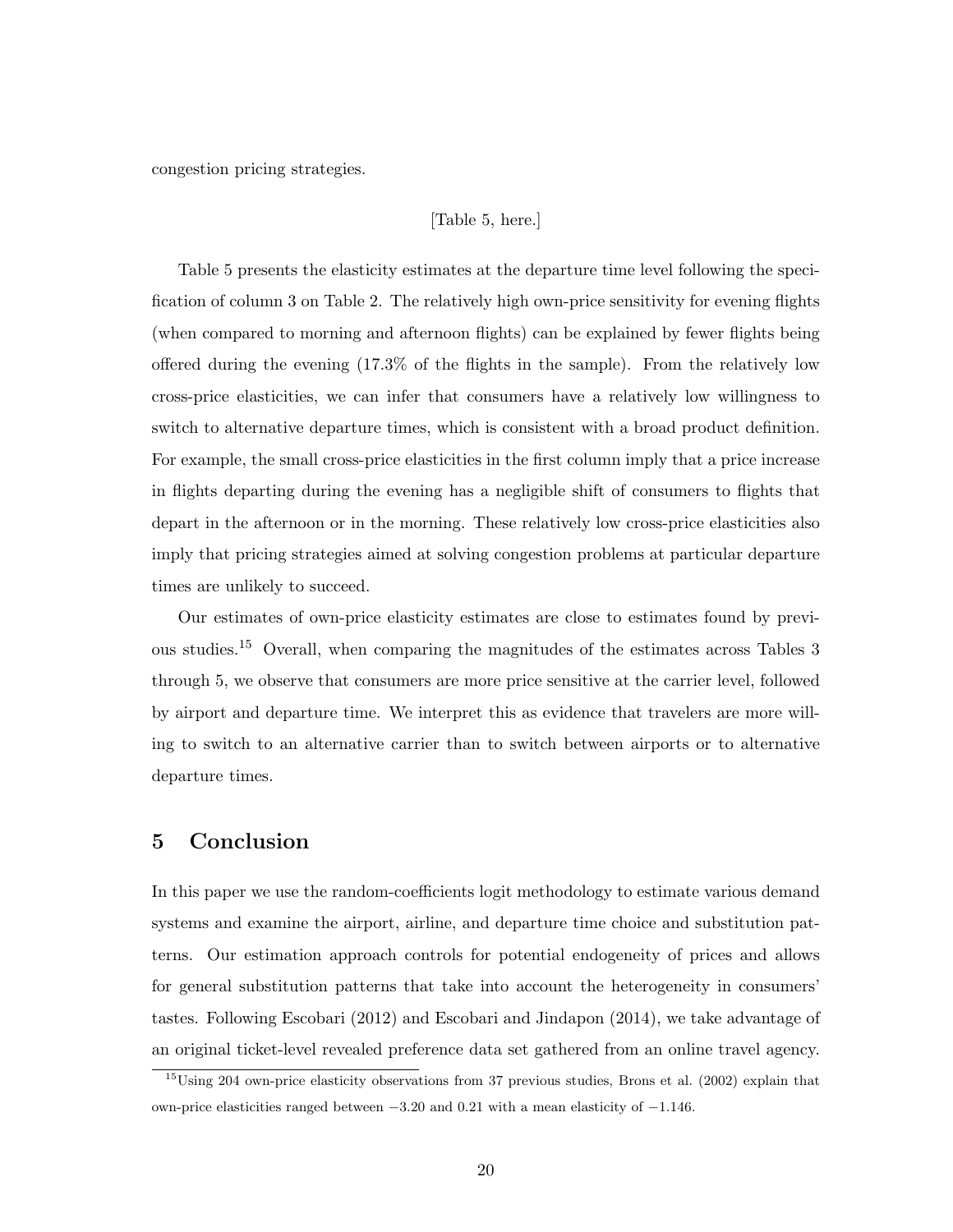One key advantage from these data is that it contains the same information on prices and characteristics of all flights available to consumers at the moment of booking.

The results using our data from the New York City area are consistent with the widely observed price dispersion and the price discrimination practices in the industry. We find that the utility of flying is greater for those travelers who buy closer to departure. Moreover, our estimates show that travelers' heterogeneity decreases as the flight date nears.

When looking at the own- and cross-price elasticity estimates, we find significant differences across airlines, airports and departure times. At the carrier level, the results show that United, American and Continental are relatively close competitors. On the other hand, Air Canada and Delta appeared to have differentiated themselves more from the other carriers. At the airport level, we find that travelers from La Guardia are the most price sensitive. In addition, our estimates of demand-shifting across airports provide evidence that the New York City area airports can be considered as a single market and that Newark and JFK are relatively closer substitutes when compared to La Guardia. The relatively low cross-price elasticities at the departure time level suggest that higher prices during peak times aimed at solving congestion problems are more likely to reduce overall demand for travel rather that shift passengers to less congested periods. Overall, our results show that consumers are more willing to switch to an alternative carrier than between airports or departure times.

The combination of our original data set and the random-coefficients logit estimation provide valuable information on the degree of competition between airports, between carriers, and between flights offered at different departure times. This characterization of the behavior of passengers can be valuable to local authorities, regulators, airport planners and airlines. One potential limitation of our study is that we do not model the choice of travel destination. While we can argue that this plays no role for business travelers, it might be important for tourist travelers whose destination might not be set a priory. This is still an open question for future research.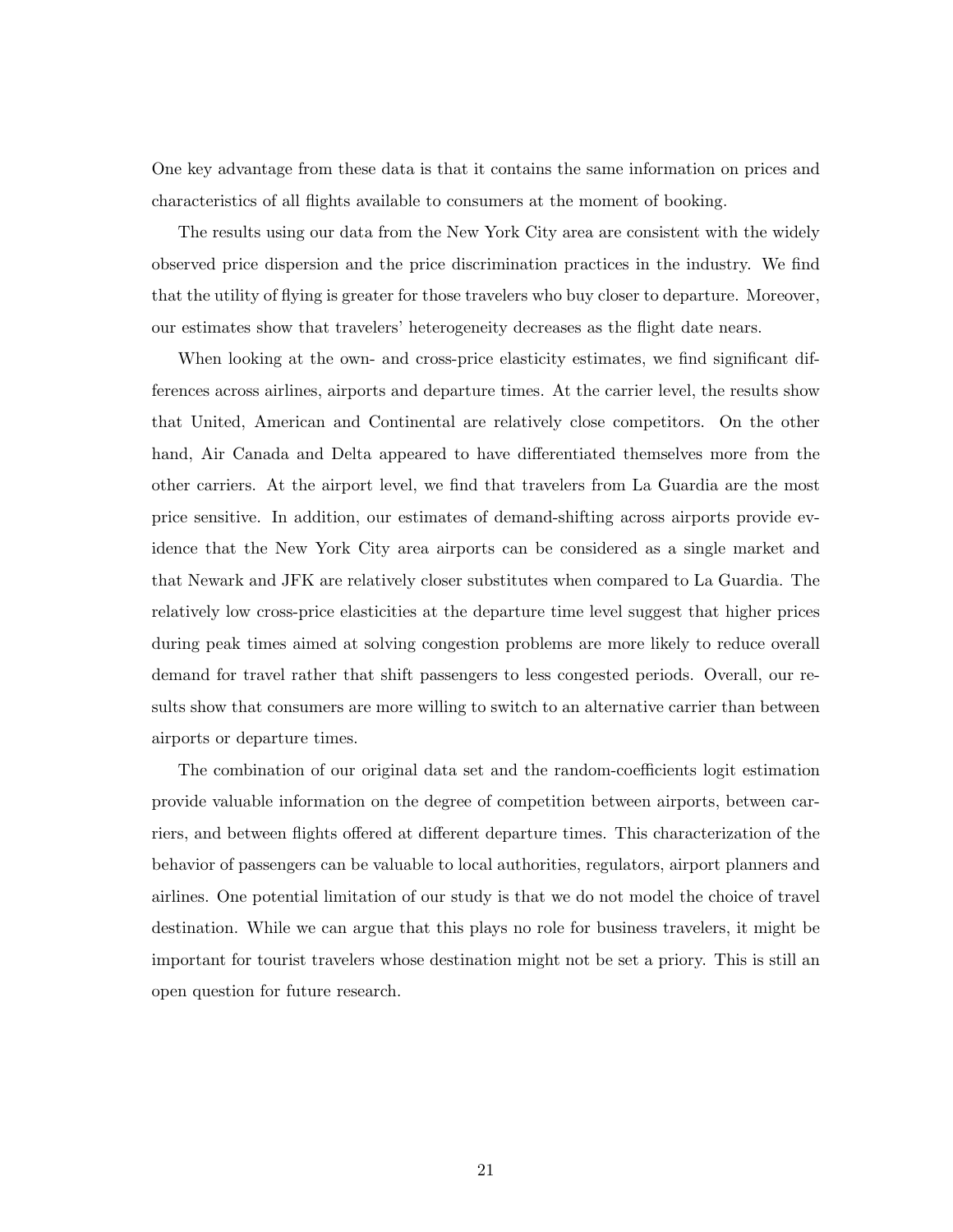## Appendices

## A Elasticities

To obtain the elasticities of demand  $\frac{\partial s_{jt}}{\partial p_{kt}}$  $p_{kt}$  $\frac{p_{kt}}{s_{jt}}$  in equations (9) we need to calculate  $\frac{\partial s_{jt}}{\partial p_{kt}}$  first. Let  $W_{jt} = \exp(x_{jt}\beta - \alpha p_{jt} + \xi_{jt})$ , so we can write equation (8) as  $s_{jt} = W_{jt}/[1 + \sum_{k=1}^{J} W_{jt}]$ . Then,

$$
\frac{\partial s_{jt}}{\partial p_{kt}} = \frac{\partial W_{jt}}{1 + \sum_{k=1}^{J} W_{kt}} + \left(\frac{-W_{jt}}{\left(1 + \sum_{k=1}^{J} W_{kt}\right)^2}\right) \frac{\partial W_{kt}}{\partial p_{kt}}.
$$

For the own-price elasticities,  $j = k$ , we have:

$$
\frac{\partial s_{jt}}{\partial p_{jt}} = \frac{-\alpha W_{jt}}{1 + \sum_{k=1}^{J} W_{kt}} + \left(\frac{-W_{jt}}{\left(1 + \sum_{k=1}^{J} W_{kt}\right)^2}\right) \left(-\alpha W_{jt}\right)
$$
\n
$$
= -\alpha s_{jt} + \alpha s_{jt}^2
$$
\n
$$
= -\alpha s_{jt} (1 - s_{jt})
$$
\n(A.1)

Hence,  $\eta_{jkt} = \frac{\partial s_{it}}{\partial p_{it}}$  $\overline{\partial p_{jt}}$ pjt  $\frac{p_{jt}}{s_{jt}} = -\alpha s_{jt} (1-s_{jt}) \frac{p_{jt}}{s_{jt}}$  $s_{ji} = -\alpha p_{jt} (1 - s_{jt})$ . For the cross-price elasticities,  $j \neq k$ , we have:

$$
\frac{\partial s_{jt}}{\partial p_{kt}} = \frac{0}{1 + \sum_{k=1}^{J} W_{kt}} + \left( \frac{-W_{jt}}{\left(1 + \sum_{k=1}^{J} W_{kt}\right)^2} \right) (-\alpha W_{kt})
$$
\n
$$
= \alpha \left( \frac{-W_{jt}}{1 + \sum_{k=1}^{J} W_{kt}} \right) \left( \frac{-W_{kt}}{1 + \sum_{k=1}^{J} W_{kt}} \right)
$$
\n
$$
= \alpha s_{jt} s_{kt}.
$$
\n(A.2)

Then  $\eta_{jkt} = \frac{\partial s_{it}}{\partial p_{kt}}$  $\partial p_{kt}$  $p_{kt}$  $\frac{p_{kt}}{s_{jt}} = \alpha s_{jt} s_{kt} \frac{p_{kt}}{s_{jt}}$  $\frac{p_{kt}}{s_{jt}} = \alpha p_{kt} s_{kt}$ . For the elasticities in equations (10), the steps to obtain  $\frac{\partial s_{ijt}}{\partial p_{ikt}}$  are the same. Then we need to integrate across individuals weighting by its probability in the population.

## B Estimation

The estimation follows Berry (1994), Berry et al. (1995), and Nevo (2000b) to obtain consistent estimates of the parameters in the model presented in section 3. As in Berry (1994), we use instruments and compound the error term to form the GMM objective function to be minimized:

$$
\min_{\theta} ||s(x, p, \delta(x, p, \xi; \theta_1); \theta_2) - S||
$$
\n(B.1)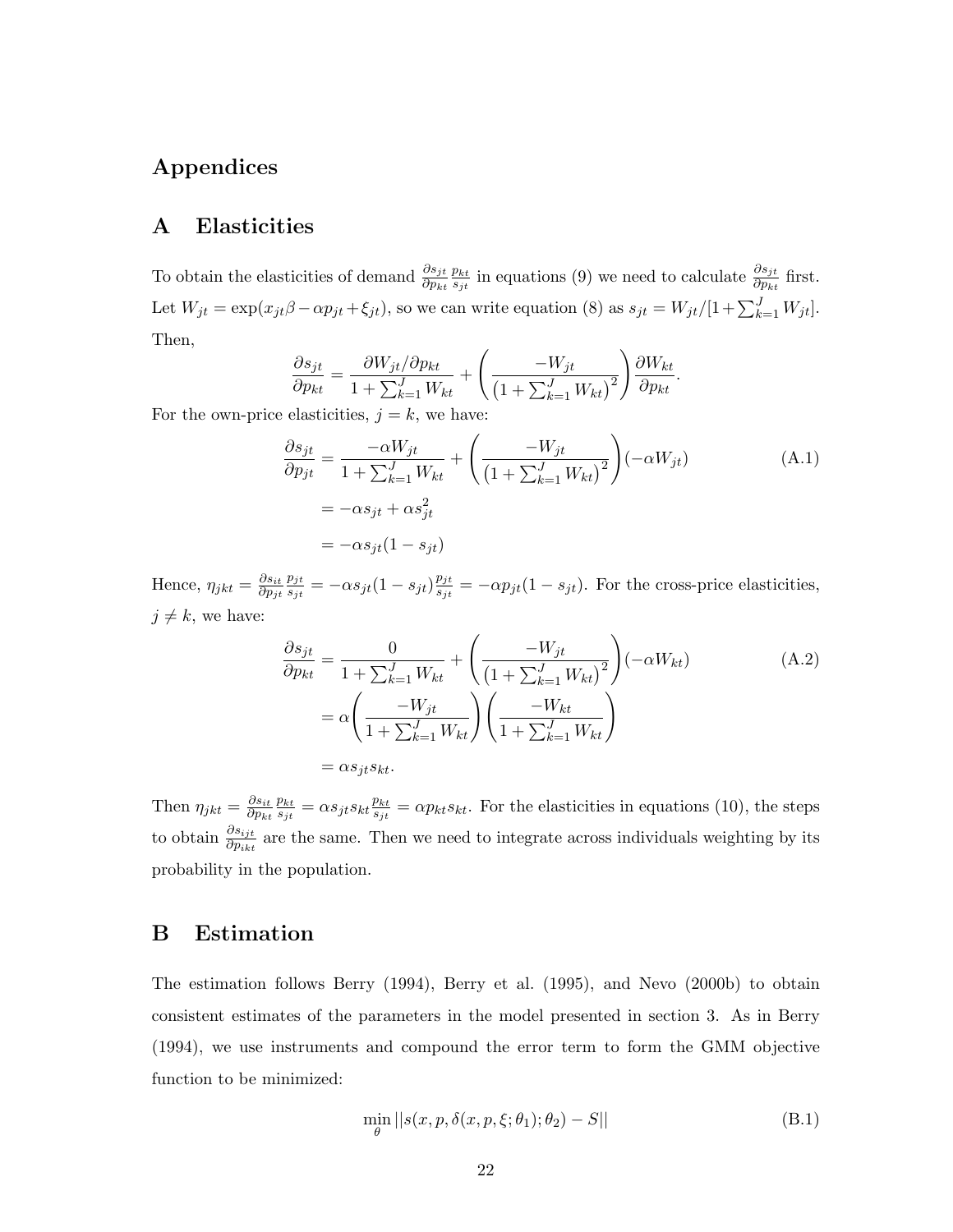The market shares  $s(.)$  are the ones defined in equation (6), and S are the observed market shares. Direct minimization of the objective function in equation (B.1) is difficult because most parameters  $(\theta_1, \theta_2)$  enter nonlinearly, making the minimization process very costly.

There are many flight-level characteristics that are unobserved  $\xi_j$  along with various individual traveler characteristics that are also unobserved,  $(H_i, v_i, \varepsilon_i)$ . This comes on top of having potential correlation between airline prices and the unobserved econometric error term. To take this into account we use Chamberlain's (1987) optimal set of instruments and lags of prices for the instruments Z. With  $\omega(\cdot)$  being a function of the model parameters, the population moment conditions are then:

$$
E[Z_m \omega(\theta^*)] = 0, \qquad m = 1, 2, ..., M,
$$
 (B.2)

The population parameters are denoted by  $\theta^*$  and its two-step GMM estimates are:

$$
\hat{\theta} = \underset{\theta}{\operatorname{argmin}} \,\omega(\theta)' Z \Phi^{-1} Z' \omega(\theta). \tag{B.3}
$$

In the first step, we obtain  $\Phi$  as the (consistent) estimate of  $E[Z'\omega\omega'Z]$ . As in Berry (1994), when defining the error term in equation (B.1), we use the structural error  $\xi_{jt}$ . Moreover, to implement equation (B.3), the error terms need to be written as a function of the parameters and the data. This involves solving for each market the implicit system of equations  $s(\delta_t; \theta_2) = S_t$ . This is done by computing  $s(\delta_t; \theta_2)$  using equation (6). The  $\varepsilon$ s are integrated analytically under the assumption that  $P_{\varepsilon}^*(\varepsilon)$  follows an extreme-value distribution. However, because the other two integrals in equation (6) cannot be evaluated analytically, we use Monte Carlo integration to approximate them with,

$$
s_{jt}(x_t, p_t, \delta_t; \theta_2) = \frac{1}{ns} \sum_{i=1}^{ns} s_{ijt} = \frac{1}{ns} \sum_{i=1}^{ns} \frac{\exp(\delta_{jt} + \mu_{ijt})}{\sum_{k=1}^{J} \exp(\delta_{kt} + \mu_{ikt})}.
$$
 (B.4)

The simulations assume a number ns of individuals (draws) and use the variables that have random coefficients as well as draws from  $\hat{P}^*_{v}(v)$  and  $P^*_{H}(H)$ . The system of nonlinear equations  $s(\delta_t; \theta_2) = S_t$  is then solved numerically using the contraction mapping proposed in Berry et al.  $(1995).^{16}$ 

Berry et al. (2004) provide the asymptotic distribution theory for this estimator. They allow for three sources of error: the sampling error in estimating market shares, the simulation error in approximating the shares predicted by the model, and the underlying model

 $16P$ lease see Berry (1994) and Berry et al. (1995, 2006) for more details.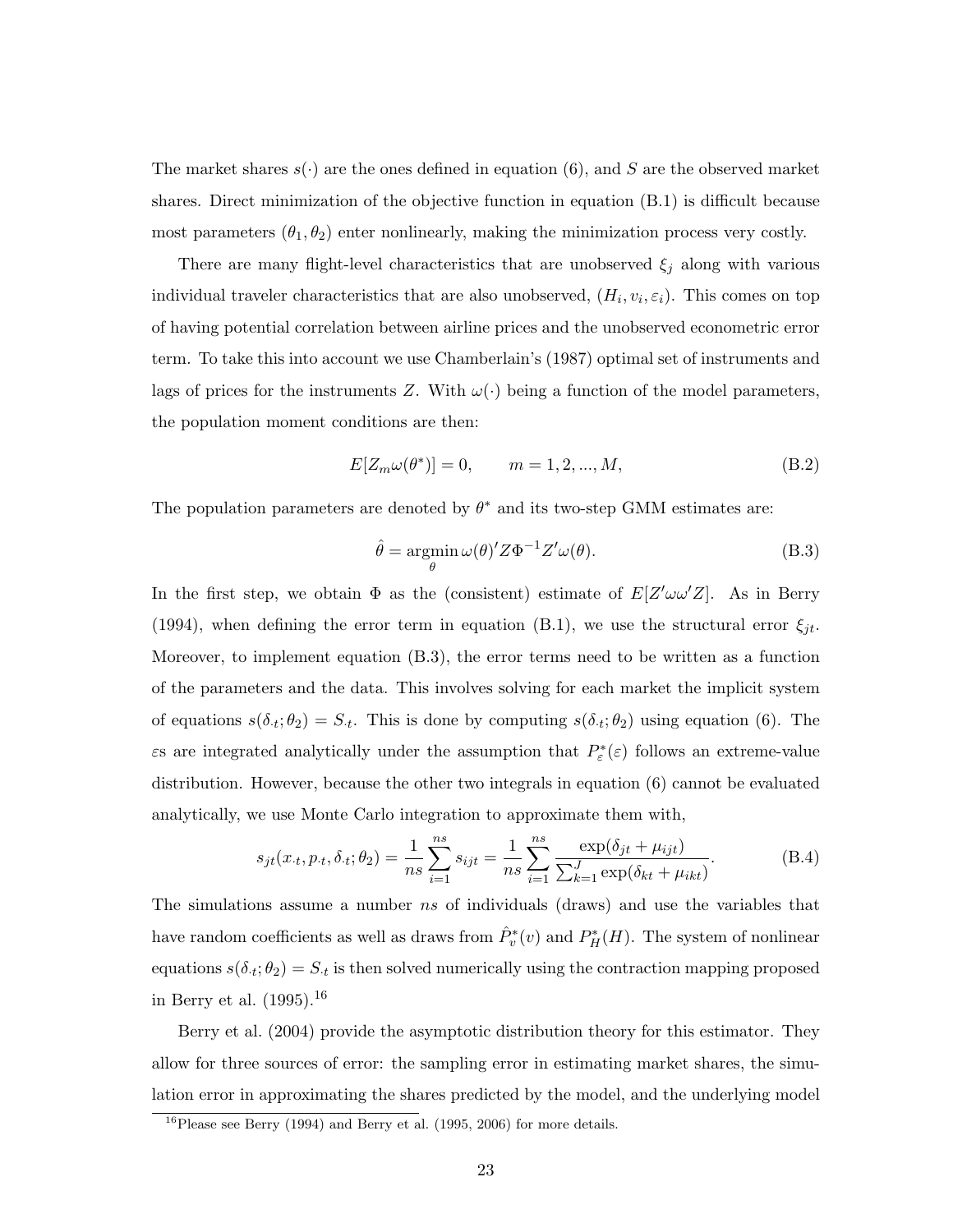error. They show that the limiting distribution of the parameter estimator is normal provided that the size of the consumer sample,  $n$ , and the number of simulation draws,  $ns$ , grow at a large enough rate relative to the number of products J. In particular, the estimator will be consistent if  $J \log J/n$  and  $J \log J/ns$  converge to zero as J increases. For asymptotic normality at rate  $\sqrt{J}$ , we require  $J^2/n$  and  $J^2(ns)$  to be bounded.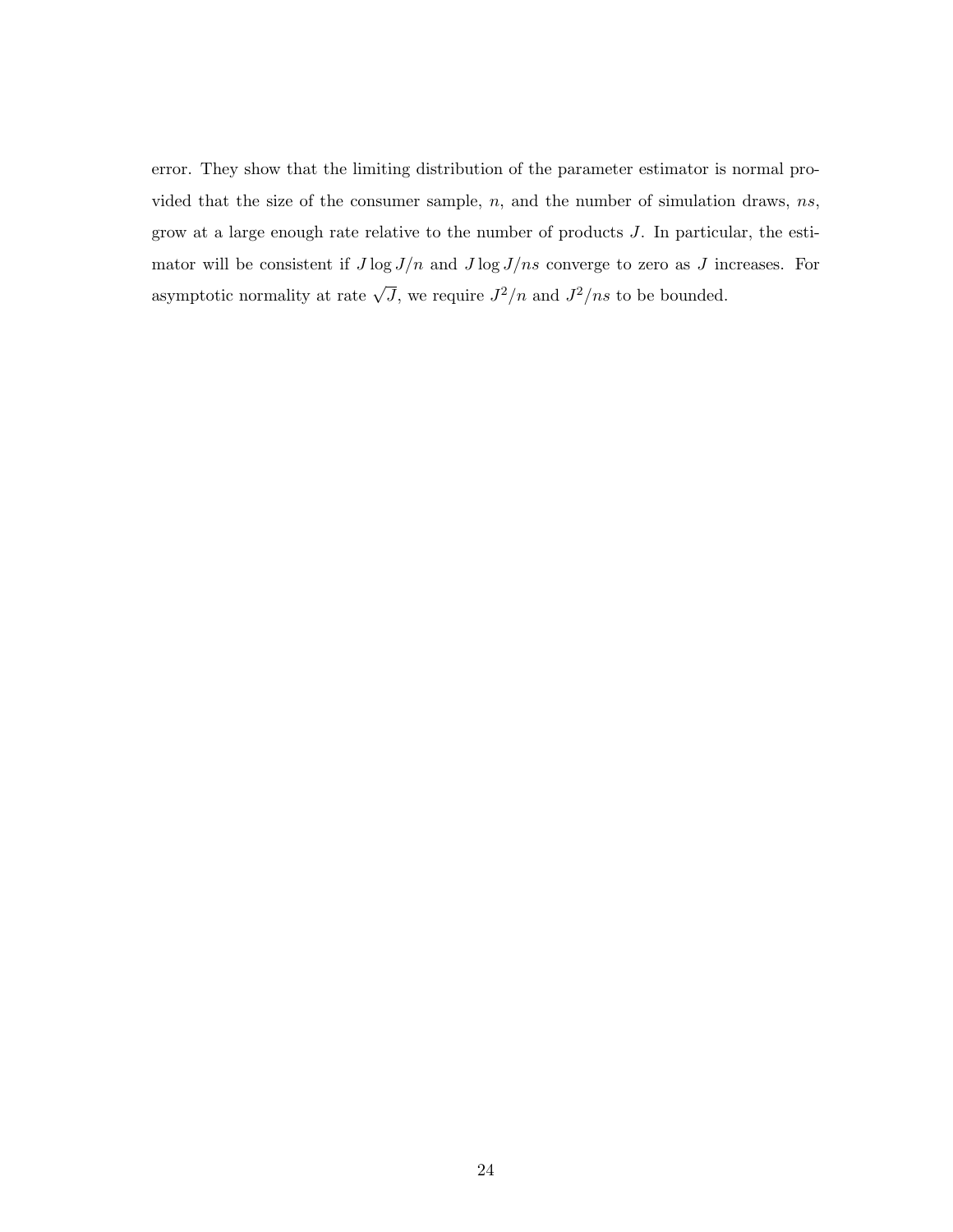## References

- Anderson, T. and Hsiao, C. (1981). Estimation of dynamic models with error components. Journal of the American Statistical Association, 76(375):598–606.
- Arellano, M. and Bond, S. (1991). Some tests of specification for panel data: Monte Carlo evidence and an application to employment equations. Review of Economic Studies, 58(2):277–297.
- Bachis, E. and Piga, C. A. (2011). Low-cost airlines and online price dispersion. International Journal of Industrial Organization, 29(6):655–667.
- Başar, G. and Bhat, C. (2004). A parameterized consideration set model for airport choice: an application to the San Francisco Bay area. Transportation Research Part B: Methodological, 38(10):889–904.
- Barbot, C. (2009). Airport and airlines competition: Incentives for vertical collusion. Transportation Research Part B: Methodological, 43(10):952–965.
- Barbot, C., D'Alfonso, T., Malighetti, P., and Redondi, R. (2013). Vertical collusion between airports and airlines: An empirical test for the European case. Transportation Research Part E: Logistics and Transportation Review, 57(1):3–15.
- Belobaba, P. P. (1989). Application of a probabilistic decision model to airline seat inventory control. Operations Research, 37(2):183–197.
- Berry, S. (1994). Estimating discrete-choice models of product differentiation. Rand Journal of Economics, 25(2):242–262.
- Berry, S., Carnall, M., and Spiller, P. (2006). Airline hubs: Costs, markups and the implications of customer heterogeneity, ed. Darin Lee, volume 1 of Advances in Airline Economics: Competition Policy and Antitrust, pages 183–214. Amsterdam: Elsevier.
- Berry, S. and Jia, P. (2010). Tracing the woes: An empirical analysis of the airline industry. American Economic Journal: Microeconomics, 2(3):1–43.
- Berry, S., Levinsohn, J., and Pakes, A. (1995). Automobile prices in market equilibrium. Econometrica, 63(4):841–890.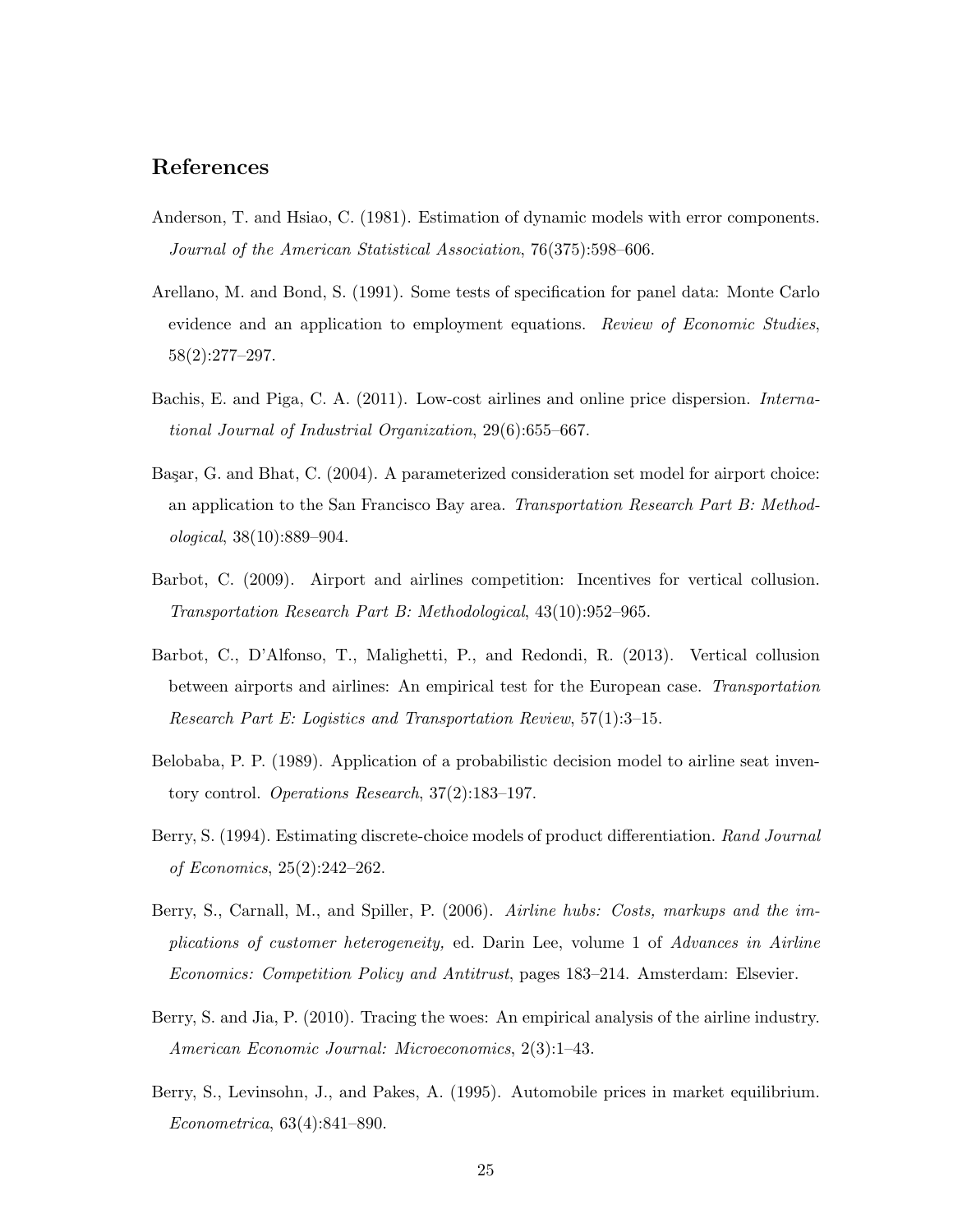- Berry, S., Linton, O. B., and Pakes, A. (2004). Limit theorems for estimating the parameters of differentiated product demand systems. Review of Economic Studies, 71(3):613–654.
- Bilotkach, V. (2007). Asymmetric regulation and airport dominance in international aviation: Evidence from the London-New York market. Southern Economic Journal, 74(2):505–523.
- Bilotkach, V., Gorodnichenko, Y., and Talavera, O. (2012). Sensitivity of prices to demand shocks: A natural experiment in the San Francisco Bay area. Transportation Research Part A: Policy and Practice, 46(7):1137–1151.
- Bishop, J. A., Rupp, N. G., and Zheng, B. (2011). Flight delays and passenger preferences: An axiomatic approach. Southern Economic Journal, 77(3):543–556.
- Borenstein, S. and Rose, N. L. (1994). Competition and price dispersion in the us airline industry. Journal of Political Economy, 102(4):653–683.
- Brons, M., Pels, E., Nijkamp, P., and Rietveld, P. (2002). Price elasticities of demand for passenger air travel: A meta-analysis. Journal of Air Transport Management, 8(3):165– 175.
- Brueckner, J. K. (2002). Airport congestion when carriers have market power. American Economic Review, 92(5):1357–1375.
- Brueckner, J. K., Lee, D., and Singer, E. (2014). City-pairs versus airport-pairs: A market-definition methodology for the airline industry. Review of Industrial Organi*zation*,  $44(1):1-25$ .
- Chamberlain, G. (1987). Asymptotic efficiency in estimation with conditional moment restrictions. Journal of Econometrics, 34(3):305–334.
- Dana, Jr., J. D. (1998). Advance-purchase discounts and price discrimination in competitive markets. Journal of Political Economy, 106(2):395–422.
- de Luca, S. (2012). Modelling airport choice behaviour for direct flights, connecting flights and different travel plans. Journal of Transport Geography, 22:148–163.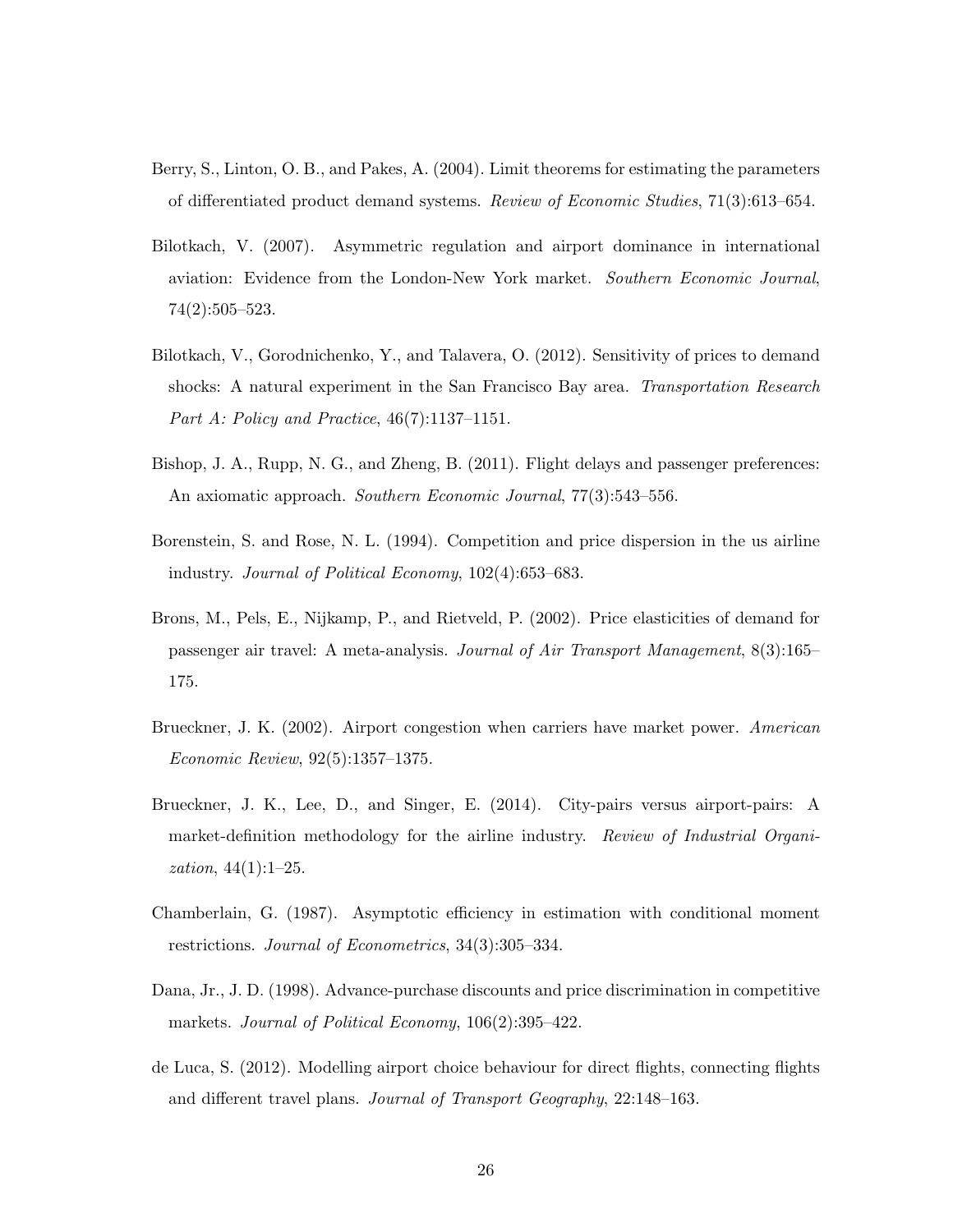- Deaton, A. and Muellbauer, J. (1980). An almost ideal demand system. American Economic Review, 70(3):312–326.
- Deneckere, R. and Peck, J. (2012). Dynamic competition with random demand and costless search: A theory of price posting. *Econometrica*,  $80(3):1185-1247$ .
- Drabas, T. and Wu, C.-L. (2013). Modelling air carrier choices with a segment specific cross nested logit model. Journal of Air Transport Management,  $33(1)$ :8-16.
- Escobari, D. (2009). Systematic peak-load pricing, congestion premia and demand diverting: Empirical evidence. Economics Letters, 103(1):59–61.
- Escobari, D. (2012). Dynamic pricing, advance sales, and aggregate demand learning in airlines. Journal of Industrial Economics, 60(4):697–724.
- Escobari, D. (2014). Estimating dynamic demand for airlines. Economics Letters, 124(1):26–29.
- Escobari, D. and Jindapon, P. (2014). Price discrimination through refund contracts in airlines. International Journal of Industrial Organization, 34(3):1–8.
- Escobari, D. and Mellado, C. (2014). The choice of airport, airline, and departure date and time: Estimating the demand for flights, volume 4 of Advances in Airline Economics: The Economics of International Airline Transport, pages 177–198. Emerald Group Publishing.
- Escobari, D., Rupp, N., and Meskey, J. (2017). Price discrimination and focal points for tacit collusion: Evidence from the airline industry. Working Paper. East Carolina University. Available at SSRN: https://ssrn.com/abstract=2815279.
- Fu, X., Homsombat, W., and Oum, T. H. (2011). Airport-airline vertical relationships, their effects and regulatory policy implications. Journal of Air Transport Management, 17(6):347–353.
- Gallego, G. and van Ryzin, G. (1994). Optimal dynamic pricing of inventories with stochastic demand over finite horizons. Management Science, 40(8):999–1020.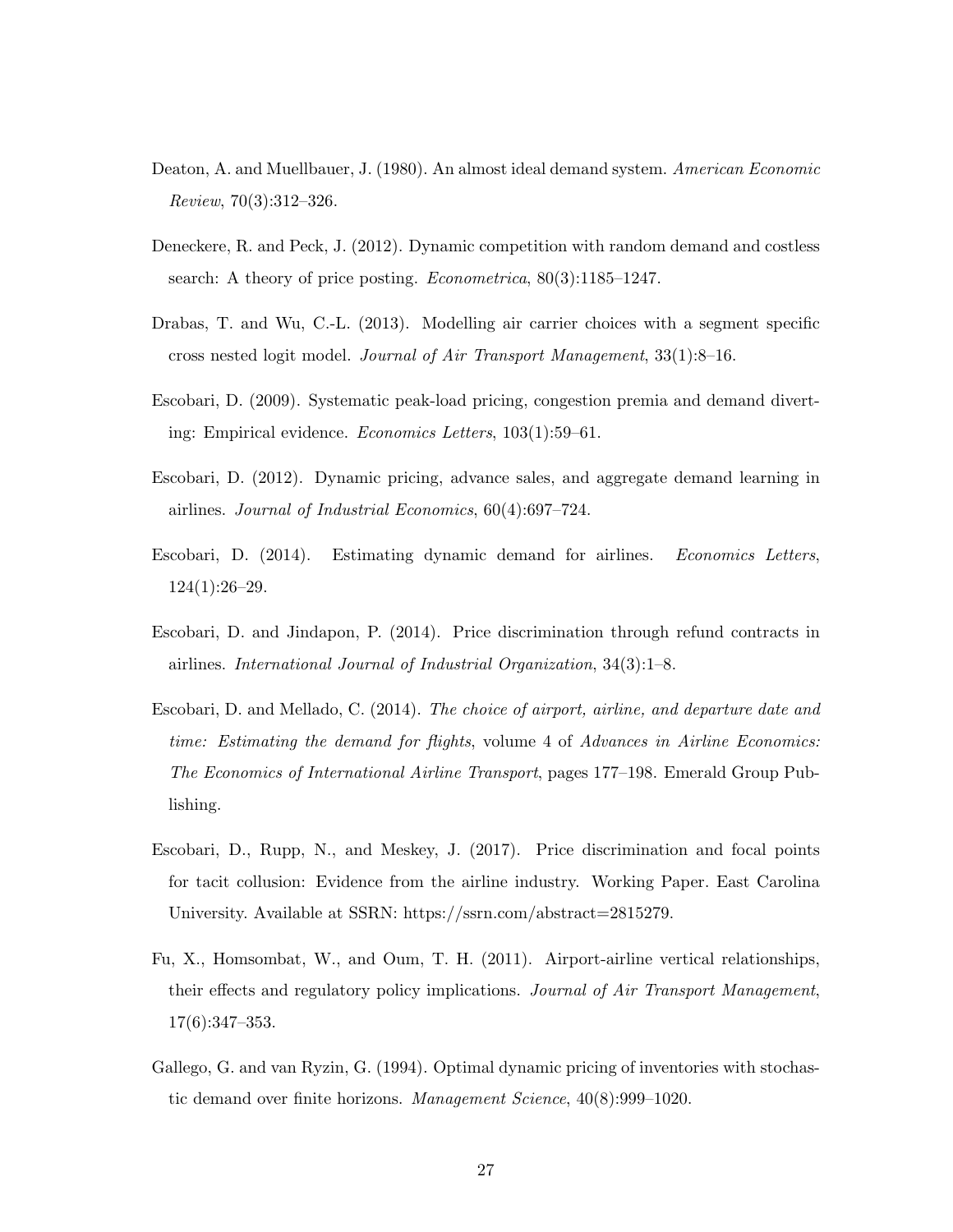- Gerardi, K. and Shapiro, A. (2009). Does competition reduce price dispersion? new evidence from the airline industry. *Journal of Political Economy*, 117(1):1–37.
- Harvey, G. (1987). Airport choice in a multiple airport region. Transportation Research Part A: General, 21(6):439–449.
- Hensher, D. A., Stopher, P. R., and Louviere, J. J. (2001). An exploratory analysis of the effect of numbers of choice sets in designed choice experiments: An airline choice application. Journal of Air Transport Management, 7(6):373–379.
- Hess, S. (2010). Evidence of passenger preferences for specific types of airports. Journal of Air Transport Management, 16(4):191–195.
- Hess, S., Adler, T., and Polak, J. W. (2007). Modelling airport and airline choice behaviour with the use of stated preference survey data. Transportation Research Part E: Logistics and Transportation Review, 43(3):221–233.
- Hess, S. and Polak, J. W. (2005a). Accounting for random taste heterogeneity in airport choice modelling. Transportation Research Record, 1915:36–43.
- Hess, S. and Polak, J. W. (2005b). Mixed logit modelling of airport choice in multi-airport regions. Journal of Air Transport Management, 11(2):59–68.
- Hess, S. and Polak, J. W. (2006). Exploring the potential for cross-nesting structures in airport-choice analysis: A case-study of the Greater London area. Transportation Research Part E: Logistics and Transportation Review, 42(2):63–81.
- Ishii, J., Jun, S., and Van Dender, K. (2009). Air travel choices in multi-airport markets. Journal of Urban Economics, 65(2):216–227.
- Knittel, C. R. and Metaxoglou, K. (2014). Estimation of random-coefficient demand models: Two empiricists' perspective. Review of Economics and Statistics, 96(1):34–59.
- Koster, P., Kroes, E., and Verhoef, E. (2011). Travel time variability and airport accessibility. Transportation Research Part B: Methodological, 45(10):1545-1559.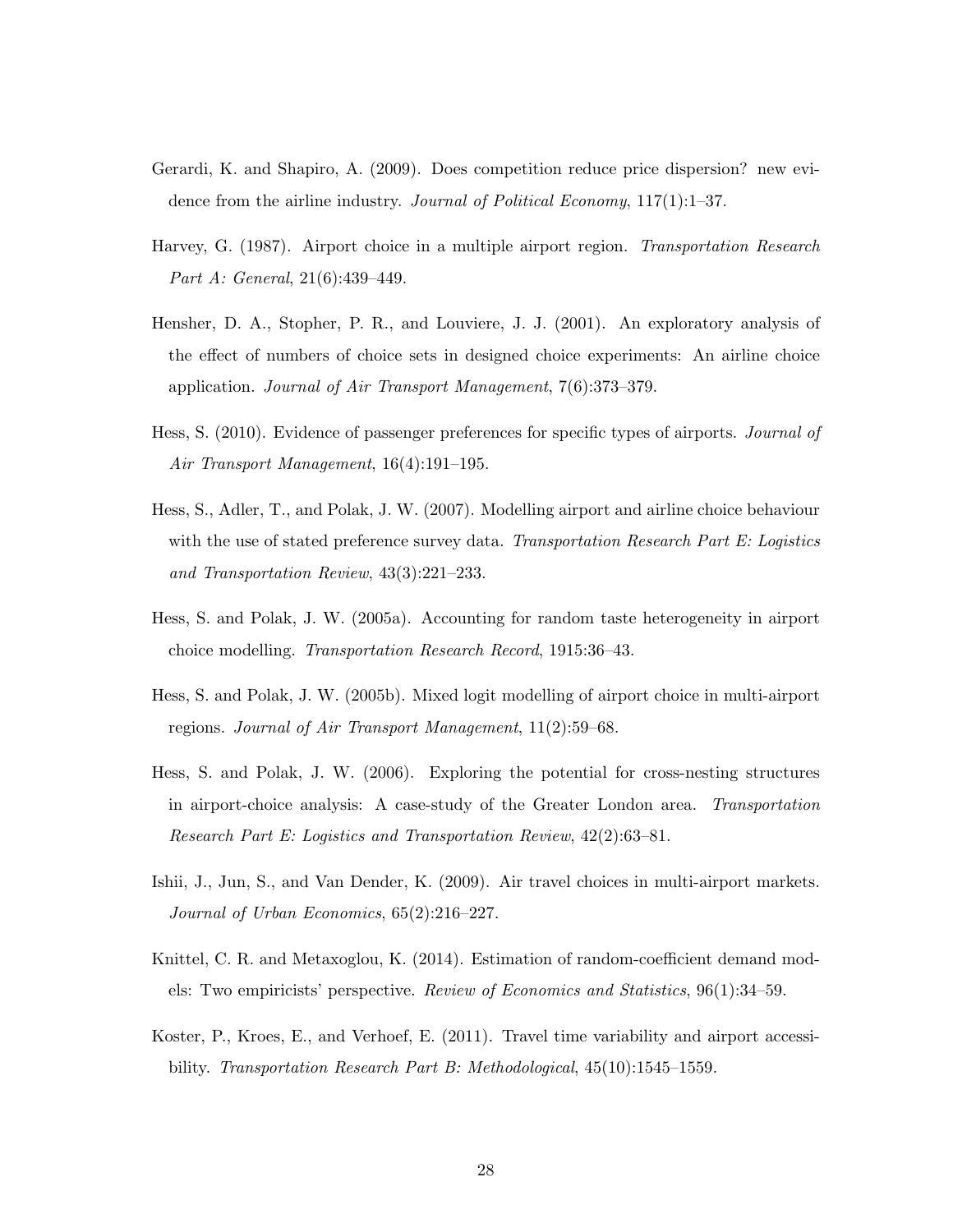- Loo, B. P. (2008). Passengers airport choice within multi-airport regions (MARs): Some insights from a stated preference survey at Hong Kong International Airport. Journal of Transport Geography, 16(2):117–125.
- Marcucci, E. and Gatta, V. (2011). Regional airport choice: Consumer behaviour and policy implications. Journal of Transport Geography, 19(1):70–84.
- Mayer, C. and Sinai, T. (2003). Network effects, congestion externalities, and air traffic delays: Or why not all delays are evil. American Economic Review, 93(4):1194–1215.
- McFadden, D. (1973). Conditional logit analysis of qualitative choice behavior, ed. P. Zarembka, pages 105–142. Frontiers of Econometrics. New York: Academic Press.
- Morrison, S. A. and Winston, C. (2007). Another look at airport congestion pricing. American Economic Review, 97(5):1970–1977.
- Nevo, A. (2000a). Mergers with differentiated products: The case of the ready-to-eat cereal industry. Rand Journal of Economics, 31(3):395–421.
- Nevo, A. (2000b). A practitioner's guide to estimation of random-coefficients logit models of demand. Journal of Economics & Management Strategy,  $9(4):513-548$ .
- Nevo, A. (2001). Measuring market power in the ready-to-eat cereal industry. Econometrica, 69(2):307–342.
- Njegovan, N. (2006). Elasticities of demand for leisure air travel: A system modelling approach. Journal of Air Transport Management, 12(2):33–39.
- Ortúzar, J. de D. and Simonetti, C. (2008). Modelling the demand for medium distance air travel with the mixed data estimation method. Journal of Air Transport Management, 14(6):297–303.
- Pels, E., Nijkamp, P., and Rietveld, P. (2000). Airport and airline competition for passengers departing from a large metropolitan area. Journal of Urban Economics, 48(1):29–45.
- Pels, E., Nijkamp, P., and Rietveld, P. (2001). Airport and airline choice in a multiple airport region: An empirical analysis for the San Francisco Bay area. Regional Studies,  $35(1):1-9.$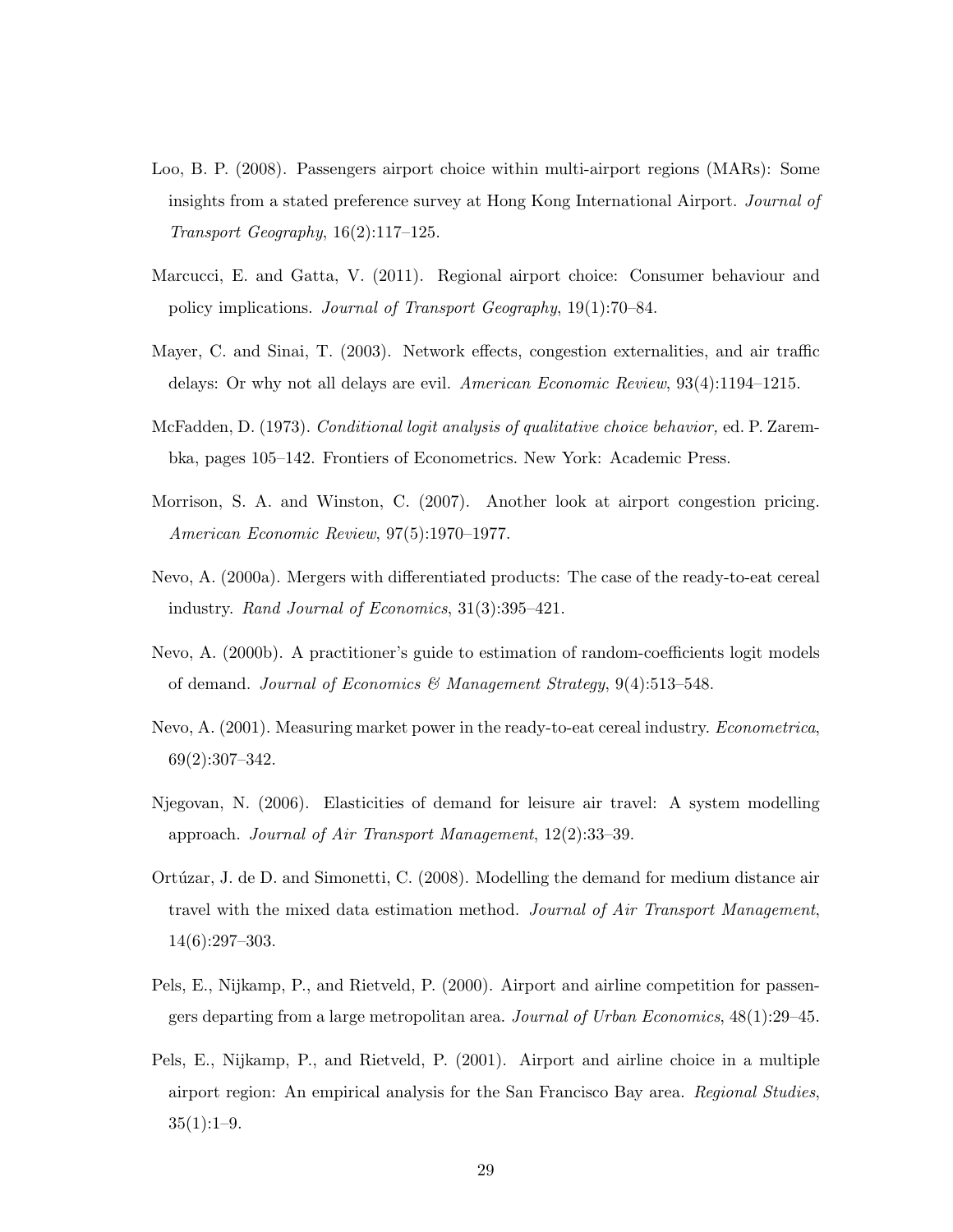- Pels, E., Nijkamp, P., and Rietveld, P. (2003). Access to and competition between airports: a case study for the San Francisco Bay area. Transportation Research Part A: Policy and Practice, 37(1):71–83.
- Pels, E., Njegovan, N., and Behrens, C. (2009). Low-cost airlines and airport competition. Transportation Research Part E: Logistics and Transportation Review, 45(2):335–344.
- Petrin, A. (2002). Quantifying the benefits of new products: The case of the minivan. Journal of Political Economy, 110(4):705–729.
- Proussalogloua, K. and Koppelman, F. S. (1999). The choice of air carrier, flight, and fare class. Journal of Air Transport Management, 5(4):193–201.
- Reynaert, M. and Verboven, F. (2014). Improving the performance of random coefficients demand models: The role of optimal instruments. *Journal of Econometrics*, 179(1):83– 98.
- Rupp, N. G. (2009). Do carriers internalize congestion costs? Empirical evidence on the internalization question. Journal of Urban Economics, 65(1):24–37.
- Skinner, R. E. (1976). Airport choice: An empirical study. Journal of Transportation Engineering, 102(4):871–883.
- Stavins, J. (2001). Price discrimination in the airline market: The effect of market concentration. Review of Economics and Statistics, 83(1):200–202.
- Tan, K. M. and Samuel, A. (2016). The effect of de-hubbing on airfares. Journal of Air Transport Management, 50:45–52.
- Vincent, D. W. (2015). The Berry-Levinsohn-Pakes estimator of the random-coefficient logit demand model. Stata Journal, 15(3):854–880.
- Williams, K. R. (2014). Dynamic airline pricing and seat availability. Working Paper. Yale University.
- Zhang, A., Fu, X., and Yang, H. G. (2010). Revenue sharing with multiple airlines and airports. Transportation Research Part B: Methodological, 14(8-9):944–959.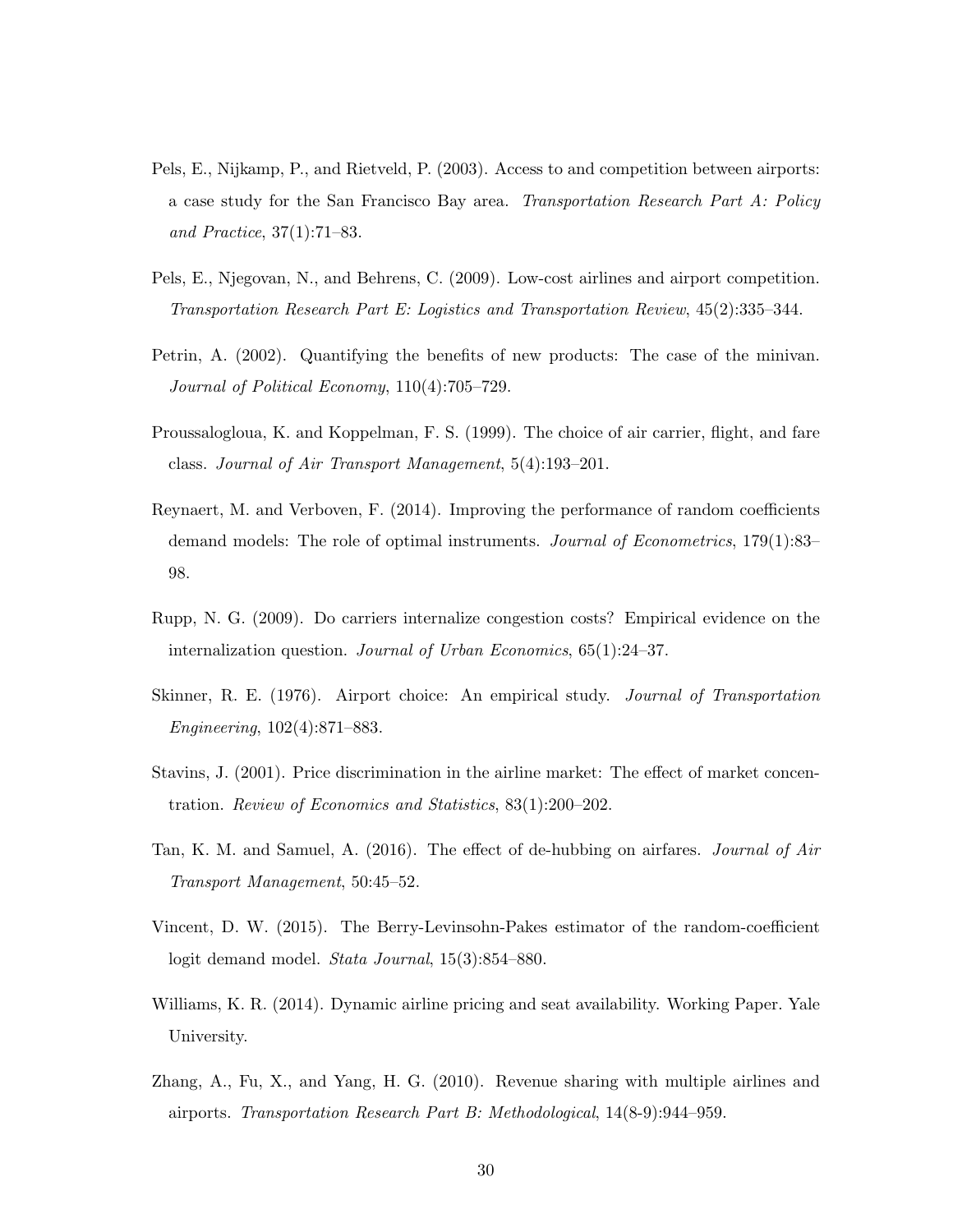Zhang, Y. and Xie, Y. (2005). Small community airport choice behavior analysis: A case study of GTR. Journal of Air Transport Management, 11(6):442–447.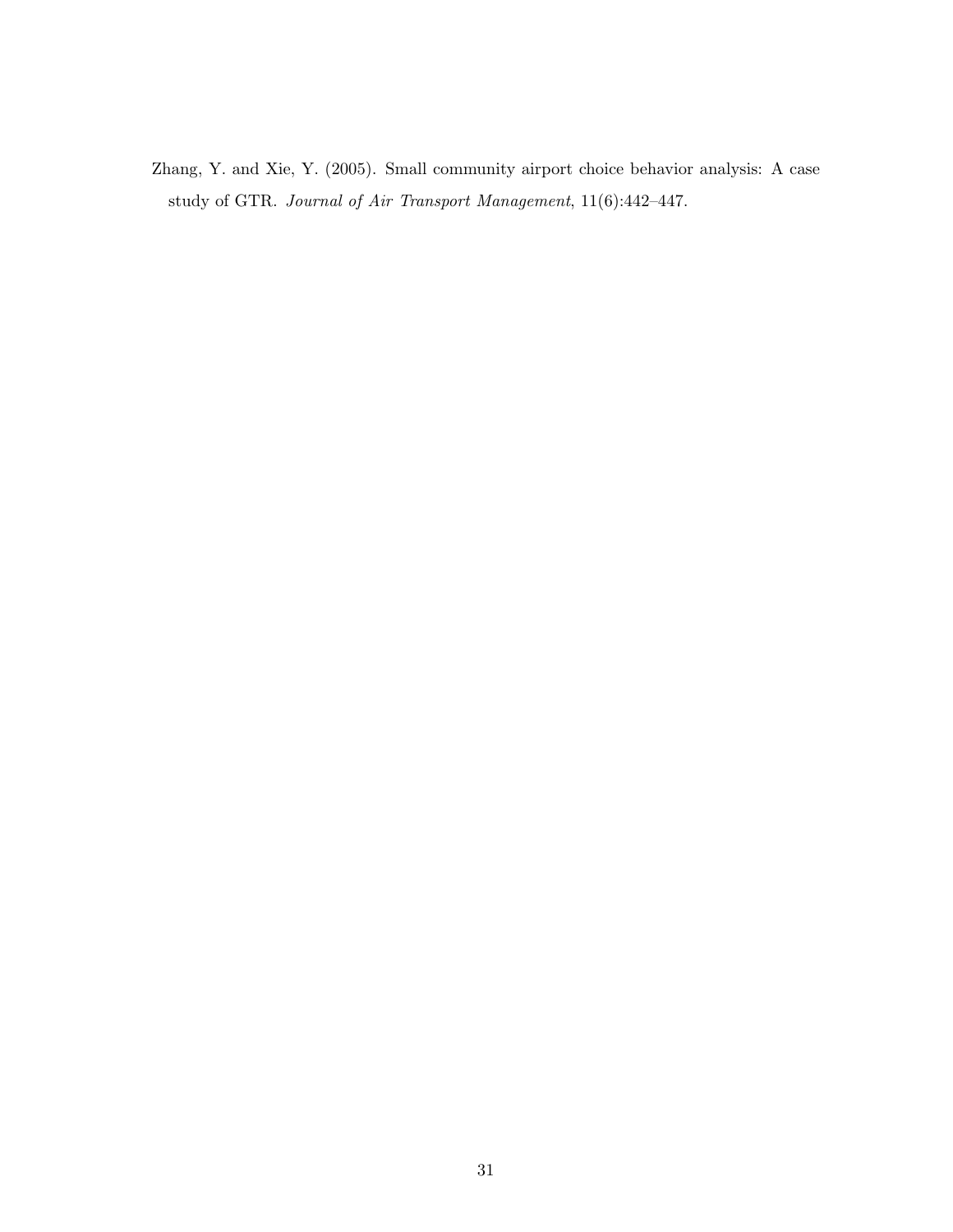## Table 1: Summary Statistics

|                                   | (1)            | (2)    | (3)       | (4)            | (5)   |  |
|-----------------------------------|----------------|--------|-----------|----------------|-------|--|
| <b>VARIABLES</b>                  | $#F$ lights    | Mean   | <b>SD</b> | Min            | Max   |  |
|                                   |                |        |           |                |       |  |
| Panel A. Whole Sample:            |                |        |           |                |       |  |
| Price                             | 317            | 169.8  | 133.3     | 65             | 1,075 |  |
| Days in Advance                   | 317            | 19.00  | 12.43     | $\mathbf{1}$   | 40    |  |
| Sale                              | 317            | 0.0191 | 0.137     | $\overline{0}$ | 1     |  |
|                                   |                |        |           |                |       |  |
| Panel B. Price by Airline:        |                |        |           |                |       |  |
| American                          | 67             | 192.38 | 194.72    | 76             | 1,075 |  |
| Air Canada                        | 97             | 144.57 | 69.15     | 81             | 736   |  |
| Continental                       | 42             | 155.21 | 114.51    | 77             | 1,001 |  |
| Delta.                            | 23             | 234.36 | 203.77    | 105            | 953   |  |
| <b>LAN Airlines</b>               | $\overline{4}$ | 130.45 | 25.48     | 123            | 220   |  |
| United                            | 84             | 173.42 | 105.25    | 65             | 1,008 |  |
|                                   |                |        |           |                |       |  |
| Panel C. Price by Airport:        |                |        |           |                |       |  |
| Newark Liberty                    | 113            | 150.73 | 101.27    | 65             | 1,001 |  |
| La Guardia                        | 163            | 171.87 | 133.96    | 76             | 1,075 |  |
| John F. Kennedy                   | 41             | 214.46 | 186.27    | 87             | 1,075 |  |
|                                   |                |        |           |                |       |  |
| Panel D. Price by Departure Time: |                |        |           |                |       |  |
| Morning                           | 142            | 142.06 | 95.94     | 65             | 1,075 |  |
| Afternoon                         | 120            | 192.68 | 162.87    | 77             | 1,075 |  |
| Evening                           | 55             | 191.55 | 130.96    | 81             | 953   |  |

Notes: The sample size is 560,244. Fares measured in US\$.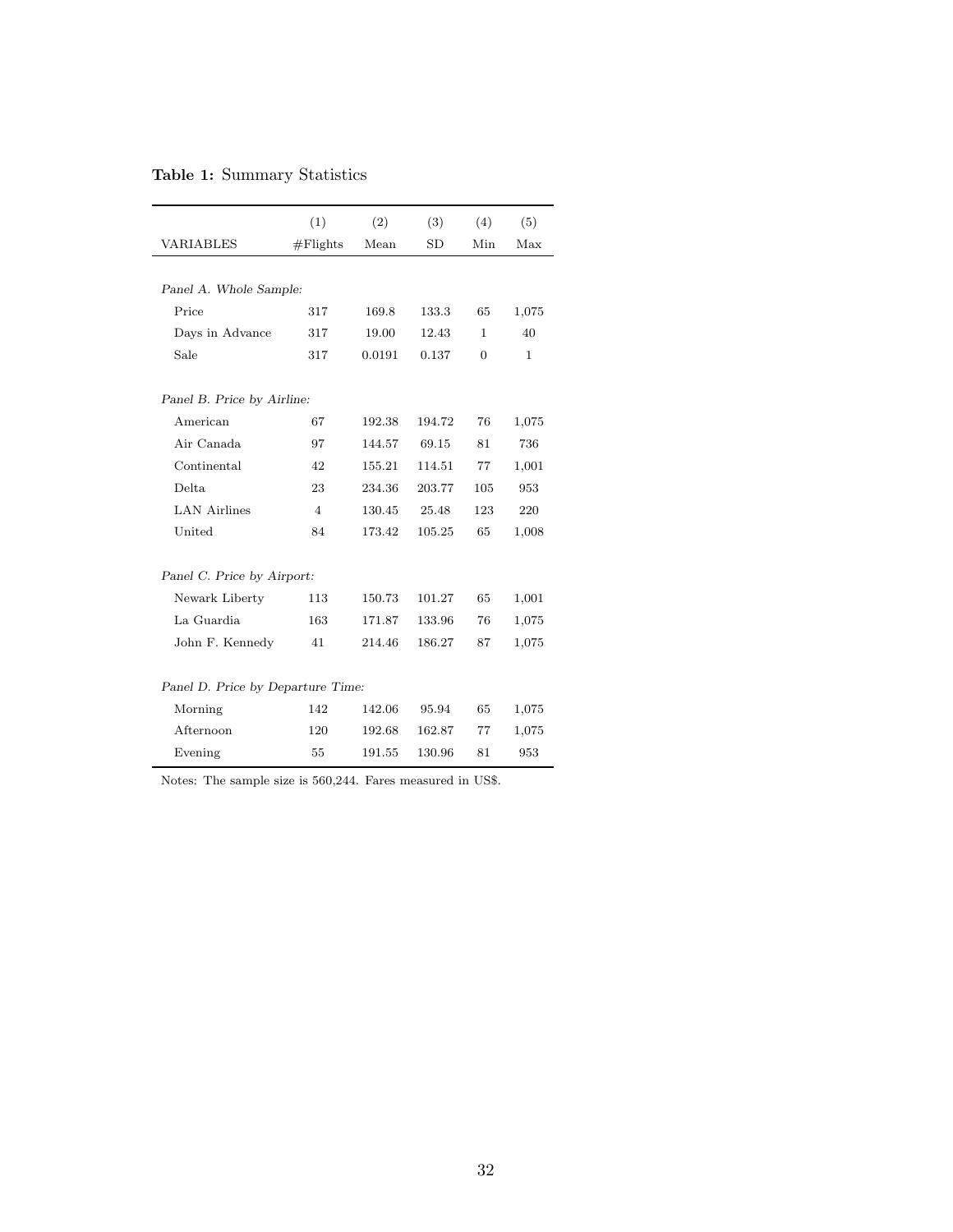| Model:                                                                                        | (1)                 | (2)                   | (3)                 |  |  |  |
|-----------------------------------------------------------------------------------------------|---------------------|-----------------------|---------------------|--|--|--|
| Substitution Patters:                                                                         | Airline             | Airport               | Departure Time      |  |  |  |
|                                                                                               |                     |                       |                     |  |  |  |
| Panel A. Means of the distributions of marginal utilities $(\bar{\beta})$ :                   |                     |                       |                     |  |  |  |
| Price/100                                                                                     | $-1.101^{\ddagger}$ | $-0.903$<br>$-0.559*$ |                     |  |  |  |
|                                                                                               | (0.640)             | (0.662)               | (0.165)             |  |  |  |
| Constant                                                                                      | $-1.759^{\ddagger}$ | $-2.431^{\ddagger}$   | $-2.945*$           |  |  |  |
|                                                                                               | (1.001)             | (1.474)               | (0.710)             |  |  |  |
| Days in Advance                                                                               | $-0.288^{\dagger}$  | $-0.202$              | $-0.239^{\ddagger}$ |  |  |  |
|                                                                                               | (0.136)             | (0.207)               | (0.126)             |  |  |  |
|                                                                                               |                     |                       |                     |  |  |  |
| Panel B. Standard deviations of the distributions of marginal utilities ( $\sigma_{\beta}$ ): |                     |                       |                     |  |  |  |
| Price/100                                                                                     | 0.352<br>0.368      |                       | $8.85e^{-8}$        |  |  |  |
|                                                                                               | (0.365)             | (0.327)               | (2.037)             |  |  |  |
| Days in Advance                                                                               | $0.223^{\dagger}$   | 0.142                 | $0.172^{\dagger}$   |  |  |  |
|                                                                                               | (0.098)             | (0.119)               | (0.073)             |  |  |  |
|                                                                                               |                     |                       |                     |  |  |  |
| Panel C. Interactions with observed Heterogeneity:                                            |                     |                       |                     |  |  |  |
| Days in Advance                                                                               | 0.008               | $0.0112^{\ddagger}$   | 0.000542            |  |  |  |
|                                                                                               | (0.006)             | (0.0067)              | (0.00671)           |  |  |  |
|                                                                                               |                     |                       |                     |  |  |  |
| Number of Observations                                                                        | 420                 | 252                   | 252                 |  |  |  |
| Number of Markets                                                                             | 84                  | 84                    | 84                  |  |  |  |
| Halton draws                                                                                  | 500                 | 500                   | 500                 |  |  |  |

#### Table 2: Demand System Estimates

Notes: The table reports GMM parameter estimates. All regressions control for product fixed effects. ‡ significant at 10%; † significant at 5%; \* significant at 1%. The numbers in parentheses are asymptotically robust standard errors.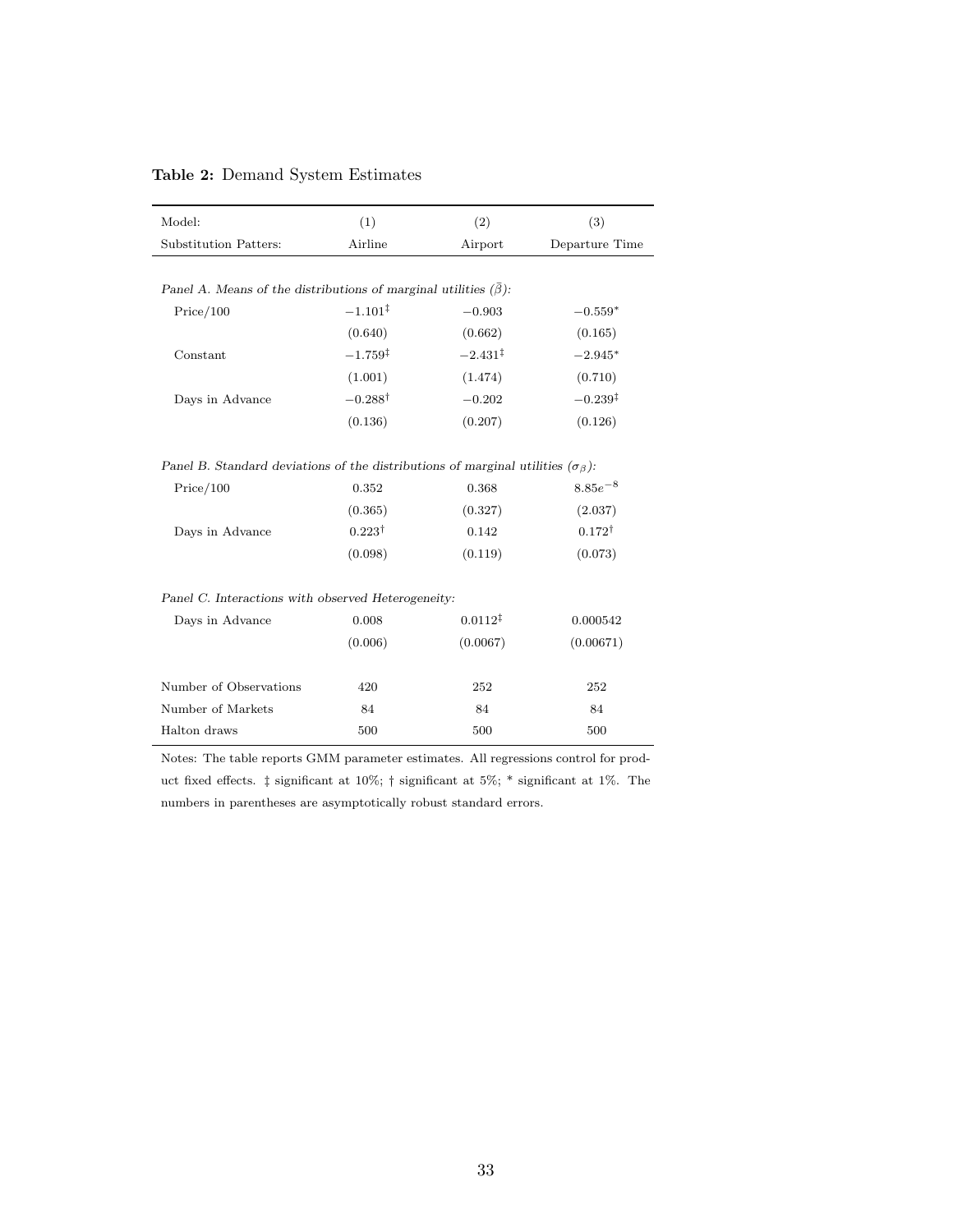|             | (1)       | $\left( 2\right)$ | $\left( 3\right)$ | (4)        | $\left( 5\right)$ |
|-------------|-----------|-------------------|-------------------|------------|-------------------|
|             | United    | Delta.            | Continental       | Air Canada | American          |
|             |           |                   |                   |            |                   |
| United      | $-2.7503$ | $1.15e^{-4}$      | 0.0354            | 0.00971    | 0.0234            |
| Delta.      | 0.0304    | $-2.1485$         | 0.0338            | 0.0100     | 0.0205            |
| Continental | 0.0270    | $9.83e^{-5}$      | $-1.8121$         | 0.0100     | 0.0193            |
| Air Canada  | 0.0234    | $9.20e^{-5}$      | 0.0316            | $-1.4269$  | 0.0179            |
| American    | 0.0315    | $1.05e^{-4}$      | 0.0341            | 0.0100     | $-2.2141$         |
|             |           |                   |                   |            |                   |

Table 3: Median Own- and Cross-Price Elasticities at the Airline

Level

Notes: The table reports GMM parameter estimates. The sample includes 420 observations in 84 markets.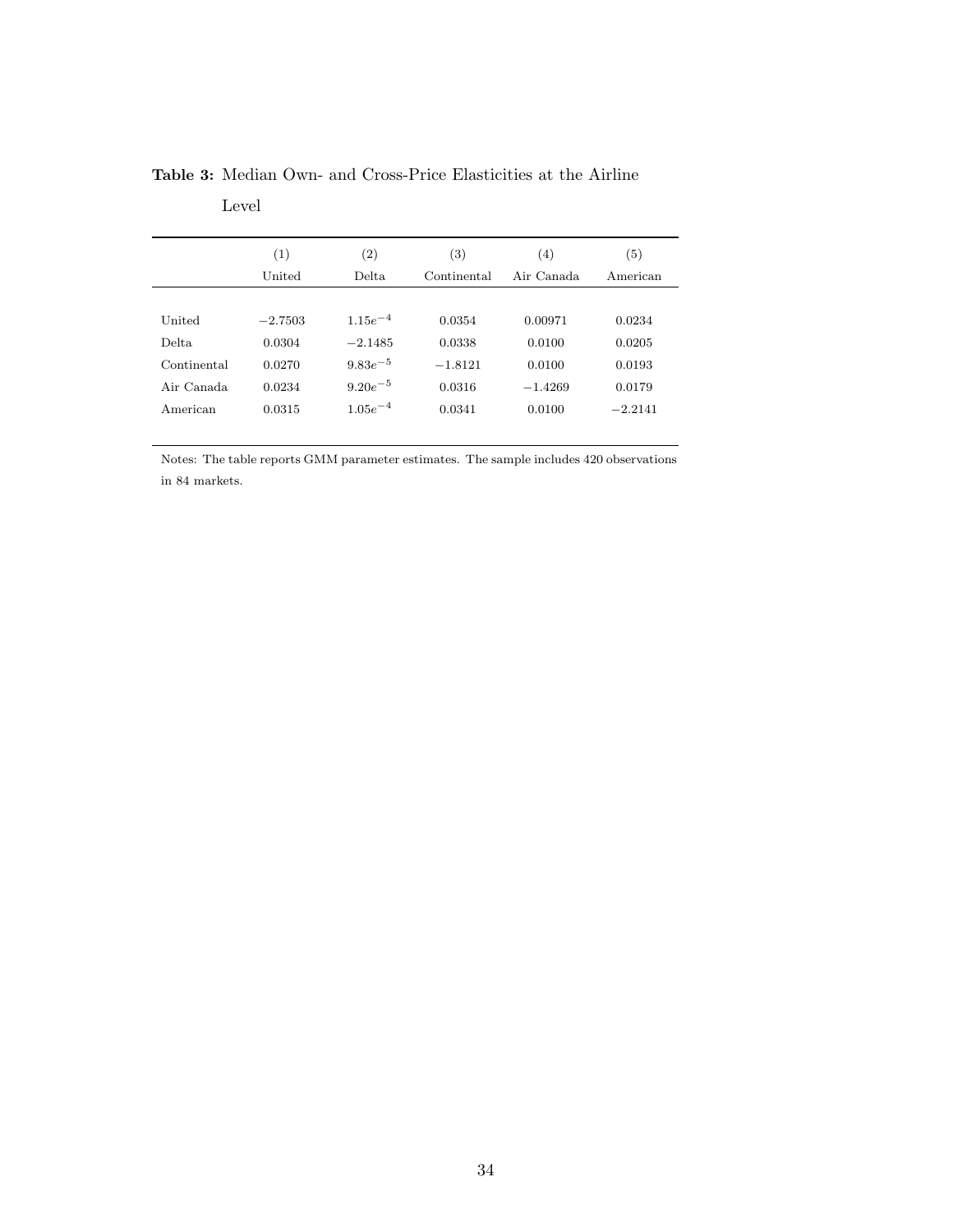|                 | (2)<br>(1) |                 | (3)            |  |
|-----------------|------------|-----------------|----------------|--|
|                 | La Guardia | John F. Kennedy | Newark Liberty |  |
|                 |            |                 |                |  |
| La Guardia      | $-1.6873$  | 0.0154          | 0.0132         |  |
| John F. Kennedy | 0.0117     | $-1.4435$       | 0.0143         |  |
| Newark Liberty  | 0.0112     | 0.0160          | $-1.2311$      |  |

Table 4: Median Own- and Cross-Price Elasticities at the

Airport Level

Notes: The table reports GMM parameter estimates. The sample includes 420 observations in 84 markets.